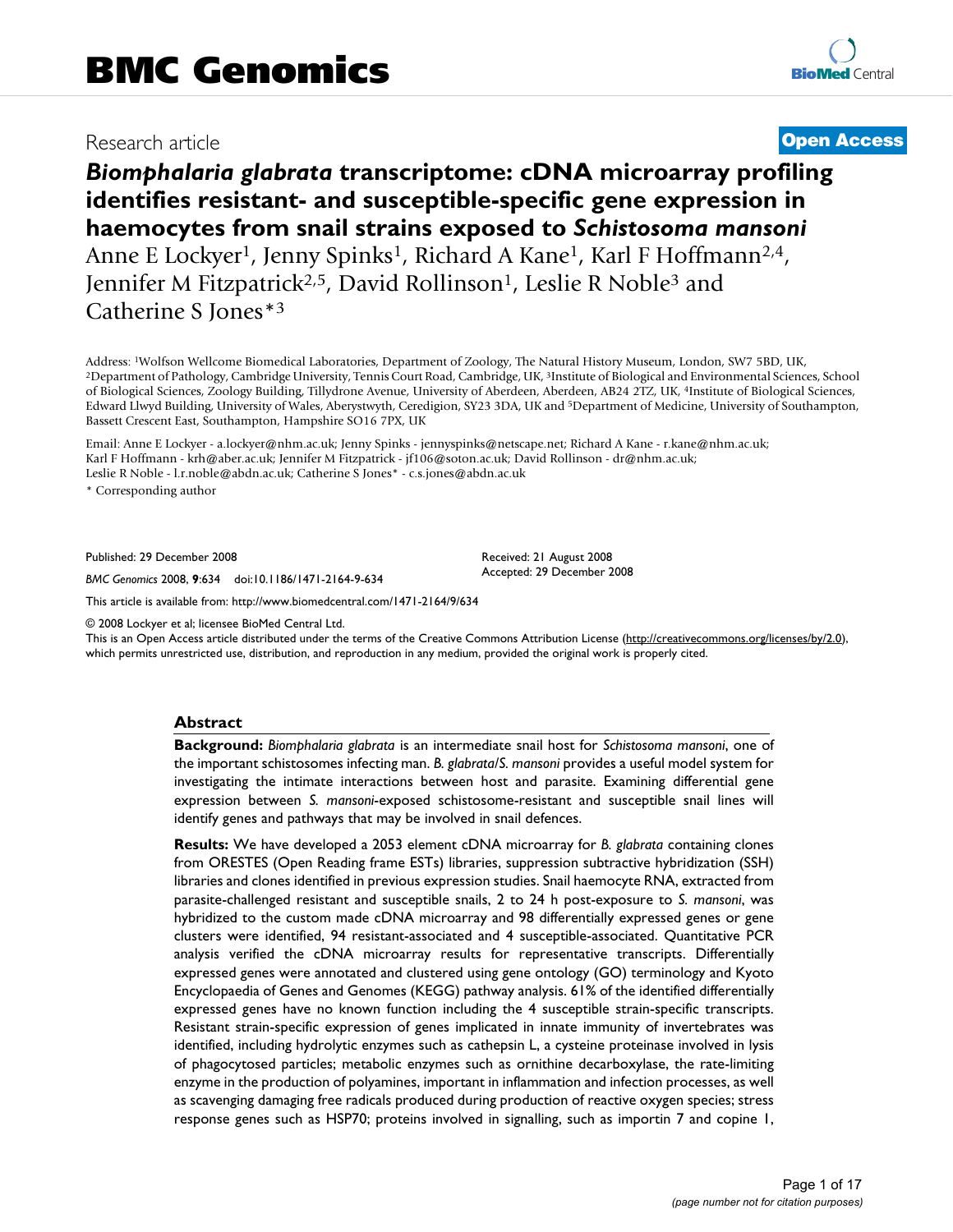cytoplasmic intermediate filament (IF) protein and transcription enzymes such as elongation factor  $1\alpha$  and EF-2.

**Conclusion:** Production of the first cDNA microarray for profiling gene expression in *B. glabrata* provides a foundation for expanding our understanding of pathways and genes involved in the snail internal defence system (IDS). We demonstrate resistant strain-specific expression of genes potentially associated with the snail IDS, ranging from signalling and inflammation responses through to lysis of proteinacous products (encapsulated sporocysts or phagocytosed parasite components) and processing/degradation of these targeted products by ubiquitination.

#### **Background**

Schistosomiasis, the most widespread trematode infection, is estimated to infect around 200 million people in 75 countries of the developing world, leading to chronic debilitating disease and up to 200 000 deaths per year [1]. The freshwater snail *Biomphalaria glabrata* is an intermediate host for *Schistosoma mansoni*, a digenean parasite that causes human intestinal schistosomiasis. This medically relevant gastropod is a member of one of the largest invertebrate phyla, the Mollusca, which are lophotrochozoans, a lineage of animal evolution distinct from ecdysoans, represented by present model invertebrates such as *Caenorhabditis* and *Drosophila*. Many of the genomic studies in molluscs have focussed on bivalves owing to the importance of these organisms in aquaculture and fisheries and to their role in marine environmental science [2,3], while in gastropods, expressed sequence tag (EST) studies have been carried out in *Lymnaea stagnalis* [4] and *B. glabrata* [5[-7](#page-14-0)]. Characterizing genes and biochemical pathways central to immunity and defence in gastropods is predicted to reveal innovative data, significant due to the medical and economic importance of intermediate host snails in parasite transmission, and *B. glabrata* is poised to become the next invertebrate model organism. Indeed, advances towards the ultimate goal of obtaining the *B. glabrata* genome sequence [8] include the complete mitochondrial genome [9], the development of a BAC library for genome sequencing [10] and complementary gene discovery projects [5[-7\]](#page-14-0). Interactions between snails and schistosomes are complex and there exists an urgent need to elucidate pathways involved in snail-parasite relationships as well as to identify those factors involved in the intricate balance between the snail internal defence system (IDS) and trematode infectivity mechanisms that determine the success or failure of an infection [for a review see [11]].

Molluscs appear to lack an adaptive immune system like that found in vertebrates and, instead, are considered to use various innate mechanisms involving cell-mediated and humoral reactions (non-cellular factors in plasma/ serum or haemolymph) that interact to recognize and eliminate invading pathogens or parasites in incompatible or resistant snails [for reviews see [12-14]]. However,

a diverse family of fibrinogen related proteins (FREPs) containing immunoglobulin-like domains has been discovered in *B. glabrata* and may play a role in snail defence [15]. Circulating haemocytes (macrophage-like defence) cells) in the snail haemolymph are known to aggregate in response to trauma, phagocytose small particles (bacteria, and fungi) and encapsulate larger ones, such as parasites. Final killing is effected by haemocyte-mediated cytotoxicity mechanisms involving non-oxidative and oxidative pathways, including lysosomal enzymes and reactive oxygen/nitrogen intermediates [16,17]. Certain alleles of cytosolic copper/zinc superoxide dismutase (SOD1) have been associated with resistance [18,19] also suggesting these processes are important in the snail IDS.

Compatible snail-trematode infections may reflect the parasite's capacity to avoid or interfere with the innate response of the snail. The term 'resistant' can be applied to those individuals within a single snail species that are able to evade infection by a species or strain of schistosome that is normally capable of parasitizing that species of snail. Identification of specific molecules mediating the defensive events in snail intermediate hosts, in particular those differentially expressed in resistant/incompatible snails, is expected to reveal much about the pathways and processes involved. Previous studies of differential gene expression in resistant and susceptible snail lines have used a number of different techniques including differential display [20-25] and suppression subtractive hybridization (SSH) [26,27] to identify in each case, some differentially expressed genes. The application of cDNA microarray technology allows large-scale analysis of differential gene expression, using large numbers of sequenced cDNA clones, which will enable a more detailed examination of the *B. glabrata* transcriptome. This paper describes the construction of the first *B. glabrata* microarray using previously sequenced ORESTES clones [6] as well as new sequences from SSH libraries enriched for differentially expressed genes, and demonstrates its use in detecting differentially expressed transcripts in the haemocytes of parasite-challenged resistant and susceptible snail lines, with the aim of identifying strain-specific transcripts potentially involved in snail internal defence.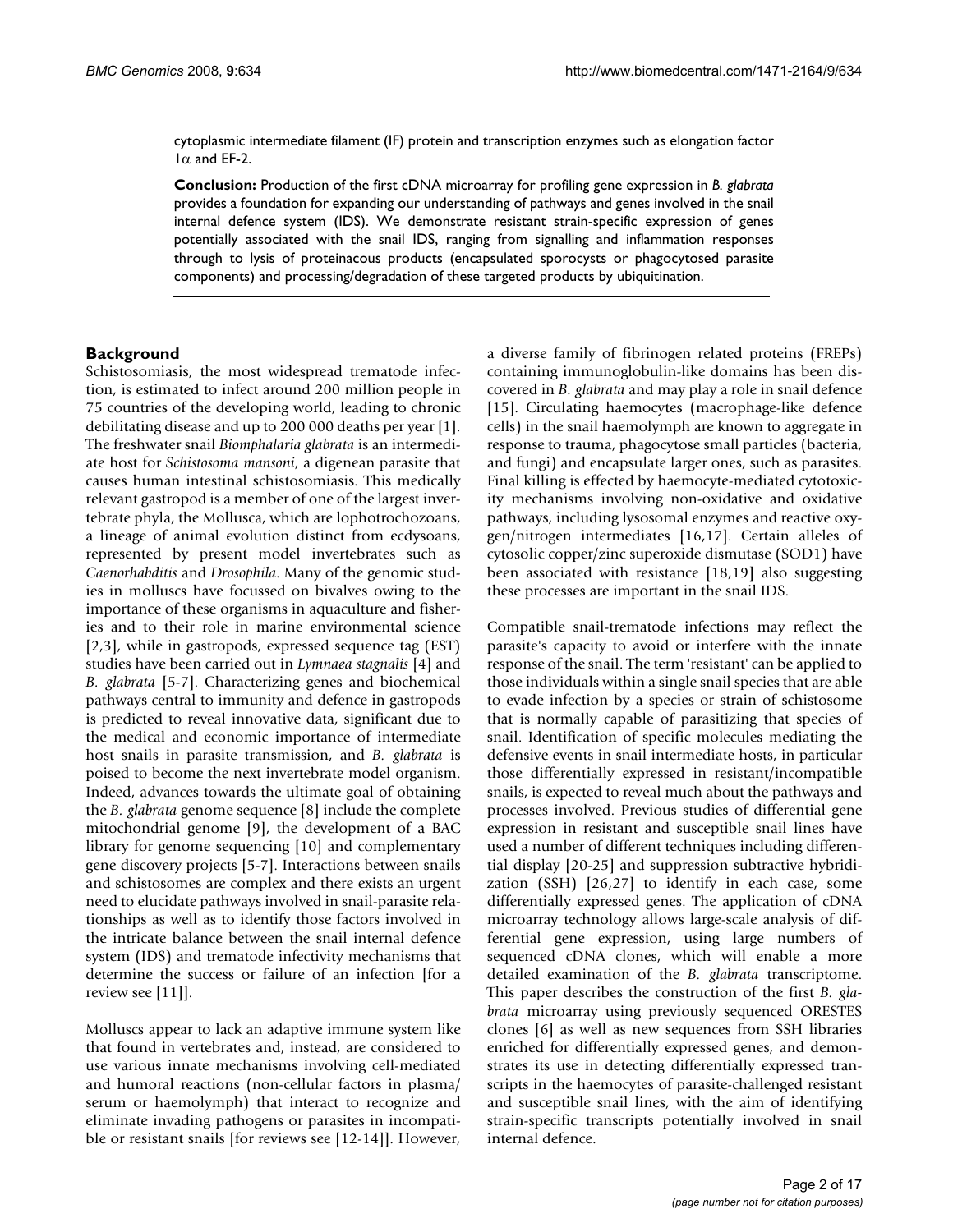#### **Results**

#### *Sequence analysis of SSH and ORESTES clones for microarray fabrication*

To initiate large scale analysis of differential gene expression in *B. glabrata*, a cDNA microarray was constructed from 1062 previously sequenced PCR-amplified ORESTES clones [6] and, in addition to these, 980 new sequenced clones from existing SSH libraries [27]. It also contains transcripts derived from our previous expression studies [20-[22\]](#page-15-0). The ORESTES clones were from the first 27 Bg ORESTES libraries [6], available at the time of printing and were derived from 4 different tissues (ovotestis, headfoot, haemopoietic organ and haemocytes), from the two snail strains used in this experiment, NHM3017 (resistant) and NHM1742 (susceptible). All the available EST clones were printed, including those from tissues other than haemocytes, since it could not be ascertained *a priori* that none of these would be involved in snail defence, or that transcripts originally derived from tissues other than haemocytes would definitely not be expressed in the haemocytes. The analyzed ESTs were screened to remove duplicates within each library. In addition to the clones derived from the ORESTES libraries, 8 haemocyte and haemopoietic organ (the organ responsible for producing the haemocytes) SSH libraries (described in [27]) were available for sequencing and clone selection. Two to three 96 well plates of clones were sequenced from each library. A total of 1728 sequences were obtained (Table 1), of which just over 2% ( $n = 40$ ) had been previously sequenced from *B. glabrata*. Over 35% had no known identity ( $n = 606$ ), either having no match in publicly available sequence databases, or matching a protein or other EST that had no known identity. After removal of duplicate, short (< 80 bp) and ribosomal sequences, 980 were available for printing on the microarray.

## All sequences Non-redundant sequences Category N° sequences % sequences N° sequences % sequences Protein 281 16.26 275 28.06 Mitochondrial protein 6.43 6.43 6.43 Ribosomal protein 37 2.14 36 3.67 *Biomphalaria* protein 10 0.58 7 0.71 *Biomphalaria* fragment 30 1.74 20 2.04 Ribosomal 315 18.23 2 0.20 Unknown (no BLAST match) 525 30.38 497 50.71 Unknown EST 46 2.66 40 4.08 Unknown protein 35 2.03 33 3.37 Other 20.71 20.72 20.72 20.72 20.71 20.71 20.71 20.71 20.71 20.71 20.71 20.71 20.71 20.71 20.71 20.71 20.71 20 Total 1728 100.00 980 100.00

#### **Table 1: Blast results summary.**

Analysis of the types of sequences obtained from the *B. glabrata* SSH libraries identified with Blast searches of GenBank.

The available ESTs from SSH and ORESTES (n= 2042) were compared to GenBank and where possible gene ontology was assigned. The assignments in all three categories, molecular function, biological process and cellular component show no obvious differences in the sequence types obtained from the two different methods (Fig. 1). An analysis of metabolic pathways using the Kyoto Encyclopaedia of Genes and Genomes (KEGG; see Additional file 1) showed that, generally, genes from similar pathways were identified from both ORESTES and SSH, for instance, genes implicated in the immune system showed similar numbers in each pathway from both techniques. However, there were many more genes involved in oxidative phosphorylation sequenced from SSH (76 clones, representing 27 different enzymes) when compared to ORESTES (6 clones, representing 6 different enzymes) and the same was seen with the numbers of ribosomal proteins from SSH (37 clones, representing 32 different enzymes) compared to ORESTES (7 clones, representing 7 different enzymes).

#### *Expression profiling by microarray analysis*

The microarray was used for a direct comparison of mRNA from haemocytes of parasite-exposed resistant and susceptible snails. Haemocytes sampled over the first 24 h post parasite exposure were compared to investigate differences between snail lines after parasite exposure during the period when the haemocytes are thought to respond and encapsulate the parasite in resistant snails [28]. This approach was designed to identify large and significant differences in gene expression between the two snail lines, although small, transient RNA expression changes might not be identified. Since very small amounts of RNA were available from the haemocytes, independent SMART amplifications [29] and labelling reactions were carried out and four technical replicate hybridizations performed.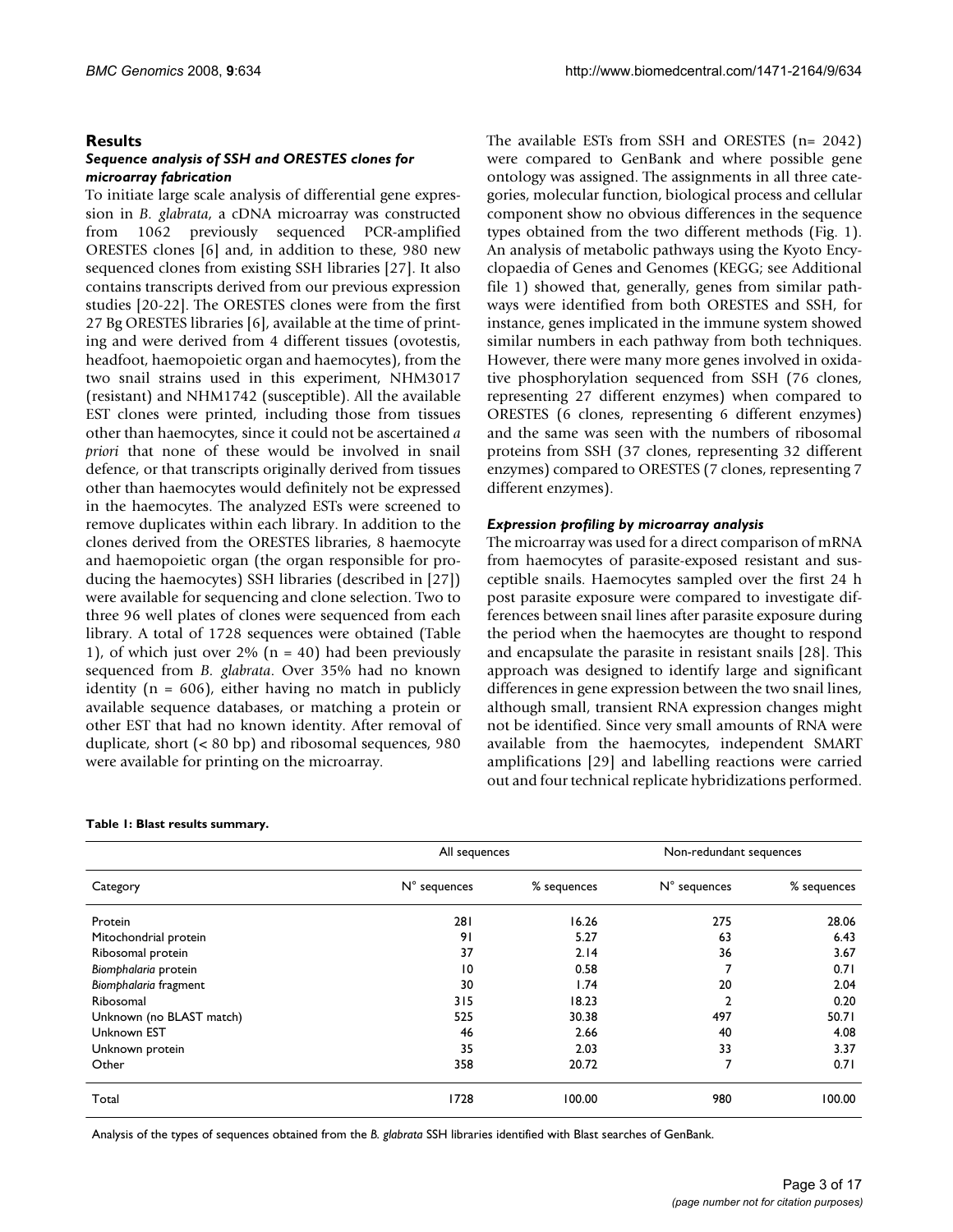

#### Gene Ontology assignments to compare the percentage of clon function; ii) biological proces **Figure 1** s and iii) cellular component es from ORESTES and SSH in each category for i) molecular **Gene Ontology assignments to compare the percentage of clones from ORESTES and SSH in each category for i) molecular function; ii) biological process and iii) cellular component**.

SMART amplification has been shown to have a higher true-positive rate than global amplification, but has a lower absolute discovery rate, and a systematic compression of observed expression ratio [30].

Analysis of duplicate spots on each array showed good correlation of normalized mean pixel intensity ratios (correlation coefficients 0.9577–0.9889) demonstrating that the hybridizations were consistent within each array (results not shown). The data were screened to remove weak signals below the level of background hybridization in both channels based on negative control vector levels of hybridization. Comparisons were made between technical replicate arrays, of mean (from duplicate features) normalized mean pixel intensity ratios obtained for each clone, using the data that passed the filtering and background (vector) threshold (see Additional file 2). Correlation coefficients for each array comparison were high, ranging from 0.8452 to 0.9604, showing good agreement in gene expression values between array hybridizations, suggesting that SMART amplification of the cDNA was not affecting representation of transcripts. The amplified cDNA demonstrated a good degree of hybridization reproducibility and a low level of variation between technical replicates, giving confidence to the assignment of differentially expressed strain-associated transcripts.

To identify genes showing differential expression between the resistant and susceptible snail haemocytes, 99% confidence intervals were calculated based on the remaining data, but excluding data from SSH clones. These were not included in calculating significance intervals, since the 99% confidence intervals are based on the assumption that the clones are normally distributed; however since the SSH clones were enriched for differential expression this assumption is not true for these clones. Clones that fell outside the 99% confidence interval in 3 or more of the 4 replicates were designated differentially expressed (Table 2). A total of 110 differentially expressed transcripts were identified, 105 were from the resistant haemocytes and only 5 were from the susceptible haemocytes. All of these identified genes showed an average (across the 4 replicates) of between 3 and 5.3 fold difference in expression between resistance and susceptible snails (Table 2). Nine candidates, 4 susceptible-associated transcripts and 5 resistant-associated transcripts, were selected for confirmation of differential expression with qPCR using unamplified cDNA (Fig. 2). In each case the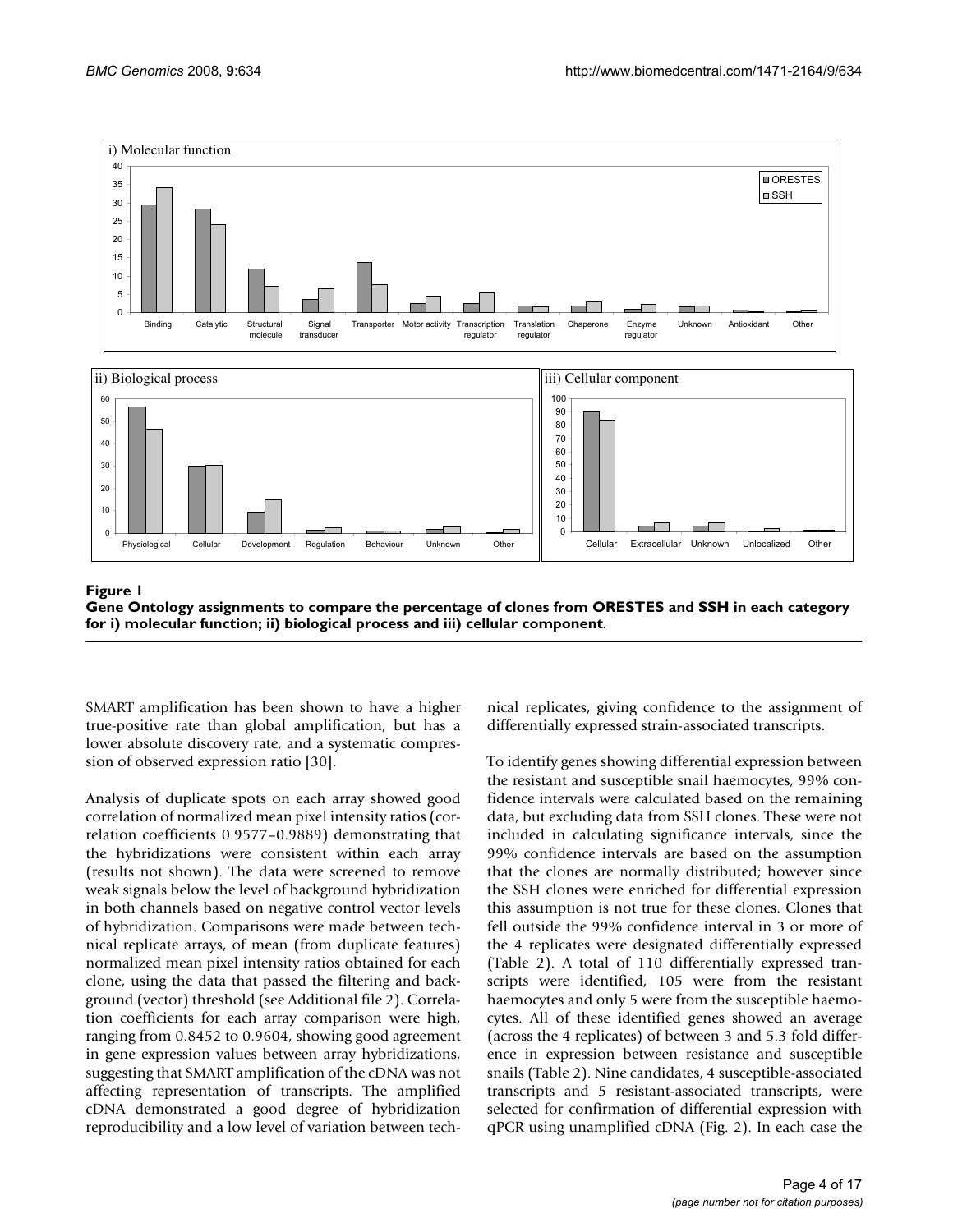#### **Table 2: Differentially expressed genes.**

| dbEST Ac No | Mean      | Sourcea        | BlastX match <sup>b</sup>                     | Organism                      | Acc No             | Expect  |
|-------------|-----------|----------------|-----------------------------------------------|-------------------------------|--------------------|---------|
| EW996975*   | $-5.261$  | SSH            | Ornithine decarboxylase I                     | Danio rerio                   | NP 571876.1        | $3E-16$ |
| EW997424    | $-5.124$  | <b>SSH</b>     | Unknown                                       |                               |                    |         |
| EW997539    | $-4.996$  | <b>SSH</b>     | Unknown                                       |                               |                    |         |
| CK656700    | $-4.845$  | <b>ORESTES</b> | Multidrug resistance transporter-like protein | Pseudopleuronectes americanus | AAL15148.1         | 2E-34   |
| CO870193*   | $-4.816$  | <b>ORESTES</b> | Unknown                                       |                               |                    |         |
| CK149228*   | $-4.806$  | <b>ORESTES</b> | Titin                                         | Homo sapiens                  | CAA49245.1         | $3E-17$ |
| EW997032*   | $-4.801$  | <b>SSH</b>     | Unknown                                       |                               |                    |         |
| CK656739    | $-4.772$  | <b>ORESTES</b> | Unknown <sup>2</sup>                          |                               |                    |         |
| EW997027    | $-4.698$  | <b>SSH</b>     | Unknown                                       |                               |                    |         |
| EW997530    | $-4.698$  | <b>SSH</b>     | Unknown                                       |                               |                    |         |
| CK656724    | $-4.696$  | <b>ORESTES</b> | Unknown                                       |                               |                    |         |
| EW997444    | $-4.643$  | <b>SSH</b>     | <b>MBCTLI</b>                                 | Monosiga brevicollis          | AAP78680.1         | 5E-04   |
| CO870221    | $-4.597$  | <b>ORESTES</b> | Unknown <sup>1</sup>                          |                               |                    |         |
| CK656720*   | $-4.594$  | <b>ORESTES</b> | Unknown                                       |                               |                    |         |
| EW997542    | $-4.544$  | <b>SSH</b>     | Unknown                                       |                               |                    |         |
| CK656728    | $-4.539$  | <b>ORESTES</b> | Crooked neck-like I protein                   | Mus musculus                  | NP 080096.1        | IE-105  |
| EW997099    | $-4.488$  | SSH            | Unknown <sup>9</sup>                          |                               |                    |         |
| EW996832    | $-4.472$  | <b>SSH</b>     | NADH ubiquinone oxidoreductase                | Caenorhabditiselegans         | NP 496376.1        | IE-30   |
| EW997050    | $-4.459$  | <b>SSH</b>     | Bystin                                        | H. sapiens                    | <u>AAH50645.1</u>  | 2E-34   |
| EW996838    | $-4.4$  7 | <b>SSH</b>     | Unknown                                       |                               |                    |         |
| EW996831    | $-4.407$  | <b>SSH</b>     | Unknown                                       |                               |                    |         |
| EW997370    | $-4.382$  | <b>SSH</b>     | Unknown                                       |                               |                    |         |
| CO870223    | -4.361    | <b>ORESTES</b> | Unknown <sup>1</sup>                          |                               |                    |         |
| EW997028    | $-4.316$  | SSH            | Unknown                                       |                               |                    |         |
| EW997117    | $-4.306$  | <b>SSH</b>     | Unknown                                       |                               |                    |         |
| EW997432    | $-4.303$  | <b>SSH</b>     | Unknown                                       |                               |                    |         |
| CK656726    | $-4.299$  | <b>ORESTES</b> | Cytoplasmic intermediate filament protein     | Ascaris lumbricoides          | CAA60047.1         | 3E-27   |
| EW997187    | $-4.287$  | <b>SSH</b>     | Unknown                                       |                               |                    |         |
| EW997456    | $-4.264$  | <b>SSH</b>     | Unknown                                       |                               |                    |         |
| EW996835    | $-4.248$  | <b>SSH</b>     | Unknown                                       |                               |                    |         |
| EW997566    | $-4.247$  | <b>SSH</b>     | Unknown                                       |                               |                    |         |
| CK656741    | $-4.225$  | <b>ORESTES</b> | Ubiquitin                                     | Suberites domuncula           | CAA76578.1         | 9E-26   |
| EW996808    | $-4.224$  | <b>SSH</b>     | NHL domain containing protein                 | C. elegans                    | NP 499028.1        | 4E-10   |
| EW996834    | $-4.201$  | <b>SSH</b>     | Unknown                                       |                               |                    |         |
| CO870200    | -4.195    | <b>ORESTES</b> | Unknown <sup>1</sup>                          |                               |                    |         |
| EW997451    | $-4.193$  | <b>SSH</b>     | Unknown                                       |                               |                    |         |
| EW997446    | $-4.158$  | <b>SSH</b>     | Importin 7; RAN-binding protein 7             | D. rerio                      | NP 006382.1        | 9E-40   |
| EW997144    | $-4.122$  | <b>SSH</b>     | Unknown                                       |                               |                    |         |
| EW996812    | $-4.120$  | <b>SSH</b>     | Unknown                                       |                               |                    |         |
| EW997049    | $-4.109$  | <b>SSH</b>     | Unknown                                       |                               |                    |         |
| EW997528    | $-4.103$  | SSH            | Myosin light chain kinase smooth              | <b>Bos taurus</b>             | Q28824             | 7E-09   |
| EW997428    | -4.094    | SSH            | Hypothetical protein                          | Deinococcus radiodurans       | <u>NP_294693.1</u> | 2E-15   |
| EW997118    | $-4.068$  | <b>SSH</b>     | Unknown <sup>8</sup>                          |                               |                    |         |
| CK656734    | $-4.056$  | <b>ORESTES</b> | Unknown <sup>1</sup>                          |                               |                    |         |
| CK149216    | $-4.053$  | <b>ORESTES</b> | Unknown                                       |                               |                    |         |
| EW997092    | $-4.050$  | SSH            | Unknown <sup>8</sup>                          |                               |                    |         |
| EW997556    | $-4.035$  | <b>SSH</b>     | Unknown                                       |                               |                    |         |
| EW997531    | $-4.021$  | SSH            | Unknown                                       |                               |                    |         |
| CK656703    | $-3.992$  | <b>ORESTES</b> | Sqstm I protein                               | M. musculus                   | <u>AAH06019.1</u>  | 0.0003  |
| EW997407    | $-3.976$  | <b>SSH</b>     | Unknown                                       |                               |                    |         |
| EW997035    | $-3.971$  | <b>SSH</b>     | Unknown                                       |                               |                    |         |
| EW997077    | $-3.961$  | SSH            | Unknown                                       |                               |                    |         |
| CK656698    | -3.954    | <b>ORESTES</b> | Unknown                                       |                               |                    |         |
| EW997078    | $-3.932$  | SSH            | Unknown                                       |                               |                    |         |
| CK656711    | $-3.932$  | <b>ORESTES</b> | ADP/ATP carrier <sup>2</sup>                  | Neocallimastix patriciarum    | <u>AAL79525.1</u>  | IE-30   |
| EW997555    | $-3.920$  | <b>SSH</b>     | Elongation factor-27                          | Rattus norvegicus             | CAC81931.1         | 3E-32   |
| EW996976    | $-3.915$  | <b>SSH</b>     | Ornithine decarboxylase                       | C. elegans                    | NP 504752.1        | 2E-25   |
| EW997411    | $-3.892$  | <b>SSH</b>     | Lactate/malate dehydrogenase                  | C. elegans                    | NP 872154.1        | 5E-09   |
| EW997017    | $-3.890$  | <b>SSH</b>     | Fumarylacetoacetate hydrolase-related protein | A. thaliana                   | NP 172669.2        | 2E-37   |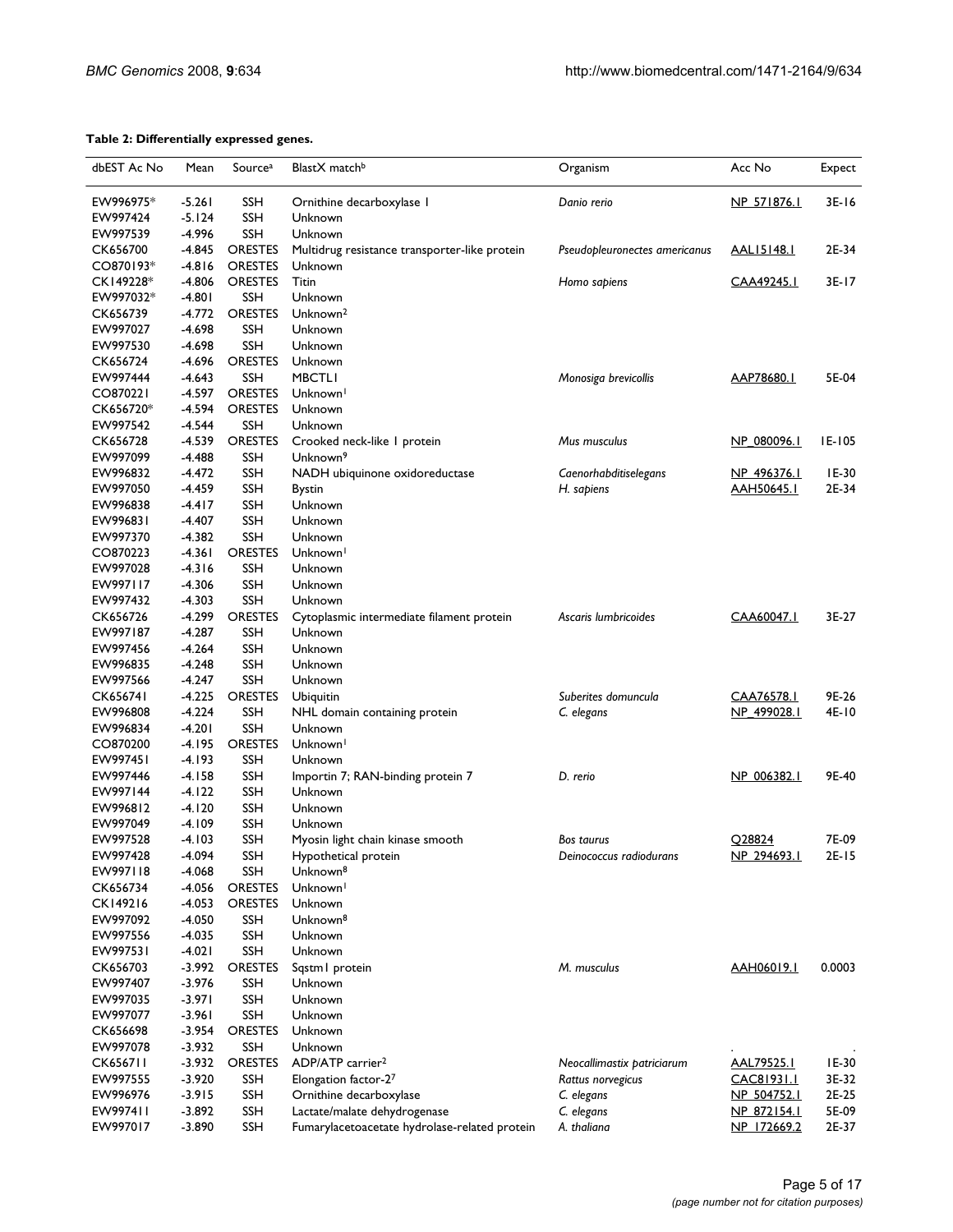**Table 2: Differentially expressed genes.** *(Continued)*

| EW997501   | $-3.881$ | <b>SSH</b>     | Unknown                                   |                            |                    |         |
|------------|----------|----------------|-------------------------------------------|----------------------------|--------------------|---------|
| EW996972   | $-3.875$ | <b>SSH</b>     | Unknown <sup>6</sup>                      |                            |                    |         |
| EW997045   | $-3.864$ | <b>SSH</b>     | ATF <sub>6</sub>                          | H. sapiens                 | BAA34722.1         | 0.0004  |
| CK656733   | $-3.830$ | ORESTES        | Ubiquitin-conjugating enzyme E2D 2        | D. rerio                   | <u>AAH48896.L</u>  | $2E-18$ |
| EW997087   | $-3.827$ | <b>SSH</b>     | Unknown                                   |                            |                    |         |
| EW996855   | $-3.824$ | <b>SSH</b>     | Unknown                                   |                            |                    |         |
| EW997194   | $-3.813$ | <b>SSH</b>     | Unknown <sup>9</sup>                      |                            |                    |         |
|            |          |                |                                           |                            |                    |         |
| CK656713   | $-3.797$ | <b>ORESTES</b> | Unknown                                   |                            |                    |         |
| CO870211   | $-3.796$ | <b>ORESTES</b> | Unknown                                   |                            |                    |         |
| EW997015   | $-3.785$ | <b>SSH</b>     | Unknown                                   |                            |                    |         |
| EW997129   | $-3.758$ | <b>SSH</b>     | Unknown                                   |                            |                    |         |
| EW997449   | $-3.757$ | <b>SSH</b>     | Unknown <sup>5</sup>                      |                            |                    |         |
| EW997533   | $-3.754$ | <b>SSH</b>     | Unknown                                   |                            |                    |         |
| EW997418   | $-3.740$ | <b>SSH</b>     | Hypothetical protein                      | Aspergillus nidulans       | <u>EAA64844.1</u>  | 7E-11   |
| EW996827   | $-3.736$ | <b>SSH</b>     | Serine 2 transmembrane protease           | M. musculus                | NP 056590.1        | 4E-25   |
| CK656737   | $-3.734$ | <b>ORESTES</b> | 70 kDa heat shock protein <sup>3</sup>    | Artemia franciscana        | <u>AAL27404.1</u>  | 5E-59   |
| CK656706   | $-3.723$ | <b>ORESTES</b> | M-phase phosphoprotein I                  | H. sapiens                 | <u>NP 057279.1</u> | 4E-4    |
| CO870188   | $-3.720$ | <b>ORESTES</b> | Cathepsin L-like protease precursor       | A. franciscana             | <u>AAD39513.1</u>  | 3E-5    |
| EW997548   | $-3.683$ | <b>SSH</b>     | Gnat-family acetyltransferase             | Bordetella parapertussis   | NP 883664.1        | 6E-29   |
| EW997412   | $-3.677$ | <b>SSH</b>     | Cytochrome b                              | Macaca tonkeana            | AAK26394.1         | 7E-51   |
| EW997170   | $-3.669$ | <b>SSH</b>     | Unknown <sup>6</sup>                      |                            |                    |         |
| EW996822   | -3.593   | SSH            | Unknown                                   |                            |                    |         |
| EW997067   | $-3.569$ | <b>SSH</b>     | Elongation factor 27                      | Entamoeba histolytica      | O06193             | 8E-6    |
| EW997053   | $-3.558$ | <b>SSH</b>     | Elongation factor I-alpha                 | Coccidioides immitis       | <b>O96WZL</b>      | $E-12$  |
| CK656707   | $-3.550$ | <b>ORESTES</b> | Heat shock protein 70 <sup>3</sup>        | Ambystoma mexicanum        | <u>AAK31583.1</u>  | IE-67   |
| CK656701   | $-3.541$ | <b>ORESTES</b> | Unknown                                   |                            |                    |         |
| EW997447   | $-3.511$ | <b>SSH</b>     | Unknown                                   |                            |                    |         |
| EW997408   | $-3.502$ | <b>SSH</b>     | Unknown                                   |                            |                    |         |
| EW996986   | $-3.501$ | <b>SSH</b>     | Ribosomal protein Rps2                    | Cricetulus griseus         | <u>AAQ94085.1</u>  | 6E-08   |
| EW997107   | $-3.483$ | <b>SSH</b>     | Unknown                                   |                            |                    |         |
| EW997105   | $-3.478$ | <b>SSH</b>     | Streptavidin V2 precursor                 | Streptomyces violaceus     | Q53533             | 7E-5    |
| EW997127   | $-3.472$ | <b>SSH</b>     | Cytochrome oxidase subunit I              | Platynectes decempunctatus | <u>AANI 1289.1</u> | IE-40   |
| EW996813   | $-3.472$ | <b>SSH</b>     | Unknown                                   |                            |                    |         |
| EW996825   | $-3.462$ | <b>SSH</b>     | Unknown <sup>5</sup>                      |                            |                    |         |
| EW996824   | $-3.461$ | <b>SSH</b>     | Adenosylhomocysteinase 3                  | R. norvegicus              | XP 231564.1        | 5E-43   |
| CO870190   | $-3.460$ | <b>ORESTES</b> | Glutamyl-prolyl-tRNA synthetase           | D. melanogaster            | NP 524471.2        | 4E-56   |
| EW997004   | $-3.458$ | <b>SSH</b>     | Unknown                                   |                            |                    |         |
| EW997180   | $-3.435$ | <b>SSH</b>     | Unknown <sup>1</sup>                      |                            |                    |         |
| EW997569   | $-3.430$ | <b>SSH</b>     | Oligomycin sensitivity conferring protein | D. melanogaster            | CAA67980.1         | $IE-23$ |
| CK656696   | $-3.346$ | <b>ORESTES</b> | Histidyl-tRNA synthetase                  | M musculus                 | Q61035             | 5E-84   |
| EW997520   | $-3.337$ | <b>SSH</b>     | Copine-related                            | A. thaliana                | NP 564907.1        | 3E-70   |
| EW997051   | -3.324   | <b>SSH</b>     | Cytochrome Oxidase subunit Vb             | C. elegans                 | NP 492601.1        | $2E-12$ |
| EW997435   | $-3.315$ | <b>SSH</b>     | Unknown                                   |                            |                    |         |
| CO870229   | $-3.300$ | <b>ORESTES</b> | Unknown                                   |                            |                    |         |
| EW997131   | $-3.210$ | SSH            | Tyrosyl-tRNA synthetase                   | H. sapiens                 | AAB39406.L         | 8E-26   |
| EW997037   | $-3.151$ | <b>SSH</b>     | Cytochrome c1 precursor                   | A. thaliana                | NP 198897.1        | 5E-44   |
| DY523263*^ | 3.502    | <b>SSH</b>     | Unknown                                   |                            |                    |         |
| EW996837*  | 3.710    | <b>SSH</b>     | Unknown                                   |                            |                    |         |
| DY523267*^ |          |                | Unknown <sup>4</sup>                      |                            |                    |         |
| EW997405   | 3.938    | <b>SSH</b>     | Unknown <sup>4</sup>                      |                            |                    |         |
|            | 4.542    | <b>SSH</b>     |                                           |                            |                    |         |
| EW996814*  | 5.308    | <b>SSH</b>     | Unknown                                   |                            |                    |         |

Genes identified as differentially expressed between resistant and susceptible snail lines, ranked in order of mean (across the 4 replicate arrays) fold difference in expression, based on normalized mean intensity ratios. Negative fold difference values indicate resistant-associated clones. aSource indicates whether the clone was from a suppression subtractive hybridization (SSH) library or open reading frame EST (ORESTES) library. **bThe name, organism, accession number and e-value given for the best match with GenBANK using BLASTX.** 

\* Chosen for qPCR

^ also confirmed from SSH experiment

1–9 clusters of overlapping sequences

qPCR result confirmed the result found from the microarray. The difference in expression of all of these genes was much greater than that indicated in the array; in many cases the transcript was barely detectable in the strain which showed less expression from the microarray. This confirms the suggestion that SMART amplification compresses the observed expression ratio and may also suggest that the fold difference in gene expression observed from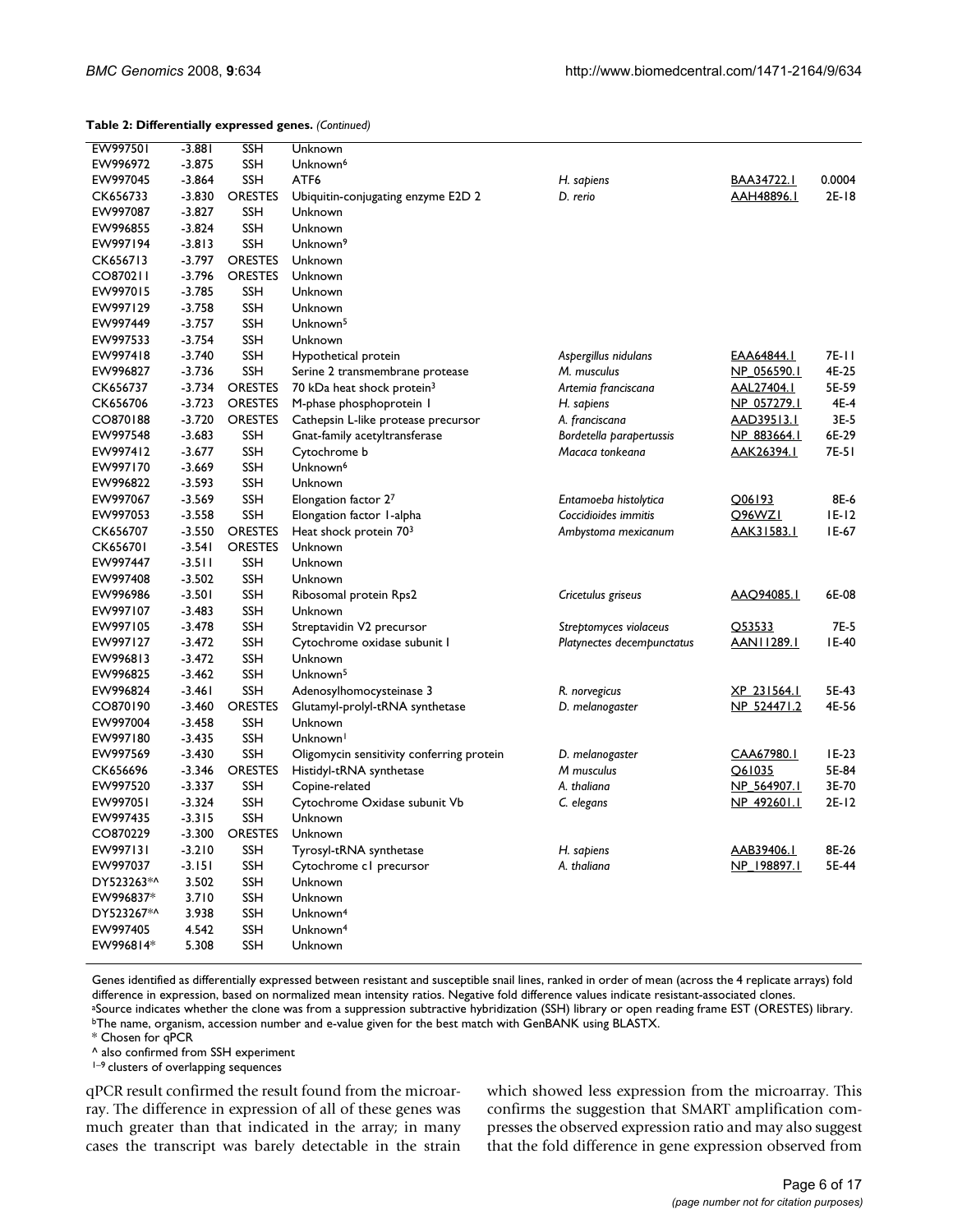

#### Figure 2

**Histogram showing relative (normalized against actin) expression from qPCR for 9 genes in unamplified cDNA from schistosome-exposed resistant and susceptible snails**. The P values from a students t-test demonstrated  $* < 0.05$  or  $** < 0.01$  significance.

the microarray underestimates the true difference in expression of transcripts.

All the identified differentially expressed genes were originally sequenced from haemocyte libraries (Fig. 3); although many other transcripts were present in the samples, they were not differentially expressed. Just over a quarter (25.7%;  $n = 27$ ) of the differentially expressed genes were from ORESTES and the remaining from SSH. Clustering the identified differentially expressed sequences revealed 9 clusters, one with 5 sequences and 8 with two (Table 2), leaving 98 unique sequences or clusters. One of the clusters contained two susceptible specific sequences leaving 4 unique susceptible and 94 resistant specific sequences. All of the susceptible-specific transcripts had no database matches and were derived from SSH. They included 2 sequences (DY523263 and cluster 4 – DY523267/EW997405) that had previously been identified as differentially expressed between resistant and susceptible snail haemocytes by screening macroarrays of SSH clones and confirmed with RT-PCR [27].

#### *Annotation of identified sequences*

Sixty of the 98 sequences or clusters did not identify other GenBank sequences in BlastX searches (Table 2) and were categorized as genes with unknown function. The func-



#### Figure 3

**Scatter plot of mean (across the 4 replicate arrays) fold difference in expression, based on normalized mean intensity ratios across each sequenced library, demonstrating the origin (tissue and method) of the differentially expressed genes**. ORESTES – open reading frame EST libraries, SSH – suppression subtractive hybridization libraries. OT – ovotestis, HAEM – haemocytes, HO – haemopoietic organ, HF – headfoot.

tions of the other identified genes were more closely examined using gene ontology and KEGG pathway analysis. Gene ontologies were assigned for 29 genes of the 110 differentially expressed transcripts (Fig. 4), including, among other genes (see Table 2); titin (CK149228), importin 7 (EW997446), copine 1 (EW997520), elongation factor 1α (EF-1α: EW997053) and EF-2 (EW997067/ EW997555 in cluster 7) and the stress response protein HSP70 (CK656737/CK656707 in cluster 3). KEGG pathway analysis identified 24 enzymes with 27 clones in a number of metabolic pathways (Table 3), including malate dehydrogenase (EW997411) involved in carbohydrate metabolism; six genes involved in oxidative phosphorylation in energy metabolism and six clones involved in amino acid metabolism including two clones homologous to ornithine decarboxylase 1 (ODC1) (EW996975 and EW996976). Although both sequences identified ODC1 in blast searches, they did not cluster at the nucleotide level, despite identifying overlapping protein sequence and are likely to be paralogous. Two genes coding for ODC1 have been found in both *Xenopus laevis* [31] and *Drosophila melanogaster* [\[32](#page-15-1)]. Six genes involved in translation were identified as well as the ubiquitin conjugating enzyme, UBE2D/E (CK656733), involved in folding, sorting and degradation. We also identified one sequence with a weak homology to cathepsin L cysteine protease (CO870188), involved in degradation of exogenous and endogenous proteins in lysosomes. The function of these genes and their potential involvement in the snail IDS is discussed further below.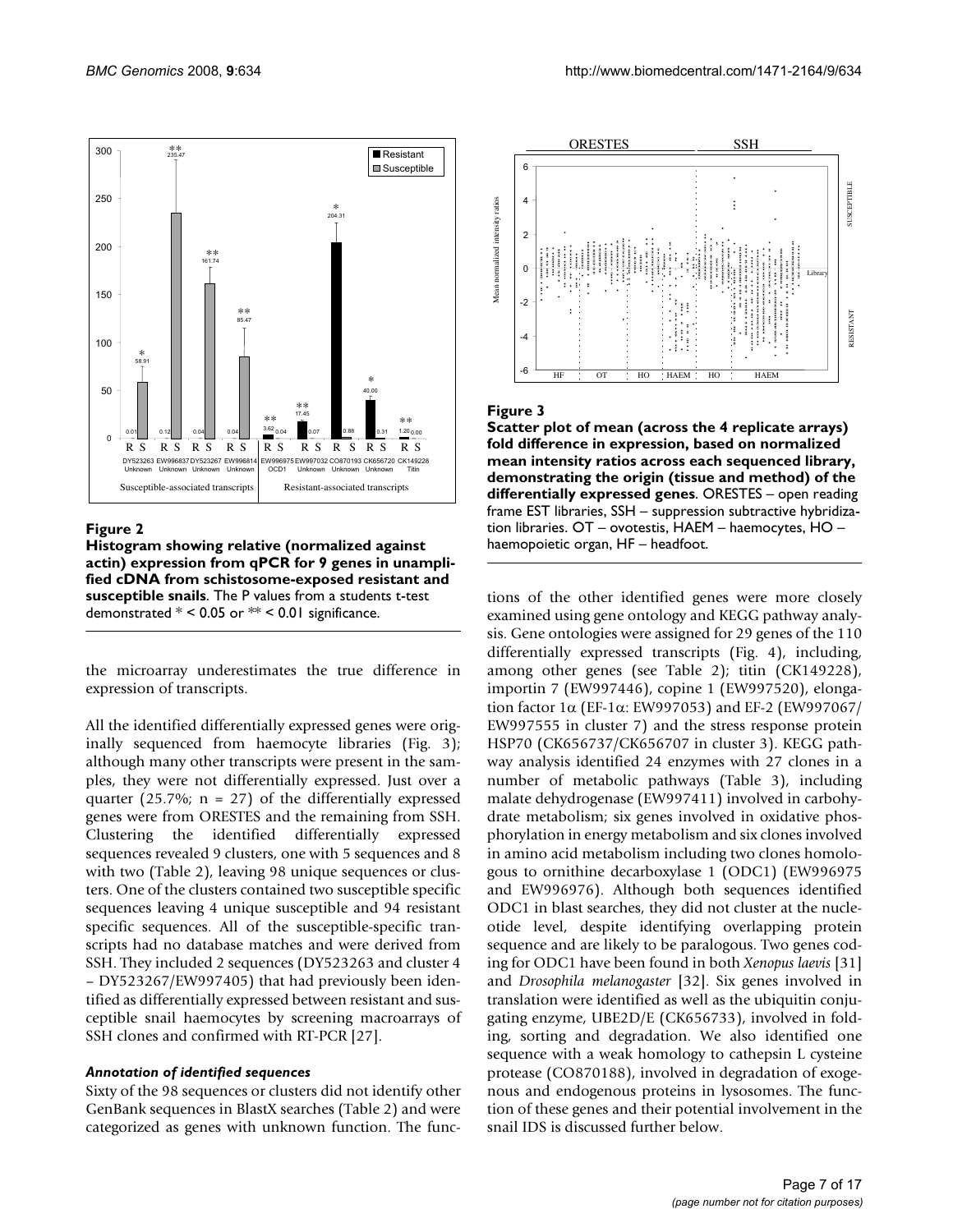**Table 3: KEGG pathways identified by differentially expressed genes.**

| 01100 Metabolism                                                                                            |                   |          |
|-------------------------------------------------------------------------------------------------------------|-------------------|----------|
| 01110 Carbohydrate Metabolism                                                                               |                   |          |
| 00020 Citrate cycle (TCA cycle) [PATH:ko00020]                                                              |                   |          |
| K00026 E1.1.1.37B, mdh; malate dehydrogenase [EC:1.1.1.37]                                                  | EW997411          |          |
| 00620 Pyruvate metabolism [PATH:ko00620]                                                                    |                   |          |
| K00026 E1.1.1.37B, mdh; malate dehydrogenase [EC:1.1.1.37]                                                  | EW997411          |          |
| 00630 Glyoxylate and dicarboxylate metabolism [PATH:ko00630]                                                |                   |          |
| K00026 E1.1.1.37B, mdh; malate dehydrogenase [EC:1.1.1.37]                                                  | EW997411          |          |
| 01120 Energy Metabolism                                                                                     |                   |          |
| 00190 Oxidative phosphorylation [PATH:ko00190]                                                              |                   |          |
| K03942 NDUFV1; NADH dehydrogenase (ubiquinone) flavoprotein 1 [EC:1.6.5.3 1.6.99.3]                         | EW996832          |          |
| K00412 CYTB; ubiquinol-cytochrome c reductase cytochrome b subunit [EC:1.10.2.2]                            | EW997412          |          |
| K00413 CYT1; ubiquinol-cytochrome c reductase cytochrome c1 subunit [EC:1.10.2.2]                           | EW997037          |          |
| K02256 COXI; cytochrome c oxidase subunit I [EC:1.9.3.1]                                                    | EW997127          |          |
| K02265 COX5B; cytochrome c oxidase subunit Vb [EC:1.9.3.1]                                                  | EW997051          |          |
| K02137 ATPeF1O, ATP5O; F-type H+-transporting ATPase oligomycin sensitivity conferral protein [EC:3.6.3.14] | EW997569          |          |
| 01150 Amino Acid Metabolism                                                                                 |                   |          |
| 00271 Methionine metabolism [PATH:ko00271]                                                                  |                   |          |
| K01251 E3.3.1.1, ahcY; adenosylhomocysteinase [EC:3.3.1.1]                                                  | EW996824          |          |
| 00330 Arginine and proline metabolism [PATH:ko00330]                                                        |                   |          |
| K01881 E6.1.1.15, proS; prolyl-tRNA synthetase [EC:6.1.1.15]                                                | CO870190          |          |
| K01581 E4.1.1.17, speF; ornithine decarboxylase [EC:4.1.1.17]                                               | EW996975          | EW996976 |
| 00340 Histidine metabolism [PATH:ko00340]                                                                   |                   |          |
| K01892 E6.1.1.21S, hisS; histidyl-tRNA synthetase [EC:6.1.1.21]                                             | CK656696          |          |
| 00350 Tyrosine metabolism [PATH:ko00350]                                                                    |                   |          |
| K01555 E3.7.1.2, FAH; fumarylacetoacetase [EC:3.7.1.2]                                                      | EW997017          |          |
| 00400 Phenylalanine, tyrosine and tryptophan biosynthesis [PATH:ko00400]                                    |                   |          |
| K01866 E6.1.1.1, tyrS; tyrosyl-tRNA synthetase [EC:6.1.1.1]                                                 | EW997131          |          |
| 00220 Urea cycle and metabolism of amino groups [PATH:ko00220]                                              |                   |          |
| K01581 E4.1.1.17, speF; ornithine decarboxylase [EC:4.1.1.17]                                               | EW996975 EW996976 |          |
| 01160 Metabolism of Other Amino Acids                                                                       |                   |          |
| 00450 Selenoamino acid metabolism [PATH:ko00450]                                                            |                   |          |
| K01251 E3.3.1.1, ahcY; adenosylhomocysteinase [EC:3.3.1.1]                                                  | EW996824          |          |
| 01196 Xenobiotics Biodegradation and Metabolism                                                             |                   |          |
| 00643 Styrene degradation [PATH:ko00643]                                                                    |                   |          |
| K01555 E3.7.1.2, FAH; fumarylacetoacetase [EC:3.7.1.2]                                                      | EW997017          |          |
| 01200 Genetic Information Processing                                                                        |                   |          |
| 01220 Translation                                                                                           |                   |          |
| 03010 Ribosome [PATH:ko03010]                                                                               |                   |          |
| K02981 RP-S2e, RPS2; small subunit ribosomal protein S2e                                                    | EW996986          |          |
| K02977 RP-S27Ae, RPS27A; small subunit ribosomal protein S27Ae                                              | CK656741          |          |
| 00970 Aminoacyl-tRNA biosynthesis [PATH:ko00970]                                                            |                   |          |
| K01866 E6.1.1.1, tyrS; tyrosyl-tRNA synthetase [EC:6.1.1.1]                                                 | EW997131          |          |
| K01881 E6.1.1.15, proS; prolyl-tRNA synthetase [EC:6.1.1.15]                                                | CO870190          |          |
| K01892 E6.1.1.21S, hisS; histidyl-tRNA synthetase [EC:6.1.1.21]                                             | CK656696          |          |
| K04043 DNAK; molecular chaperone DnaK (Hsp70)                                                               | CK656707          | CK656737 |
| 01230 Folding, Sorting and Degradation                                                                      |                   |          |
| 04120 Ubiquitin mediated proteolysis [PATH:ko04120]                                                         |                   |          |
| K06689 UBE2D_E, UBC4, UBC5; ubiquitin-conjugating enzyme UBE2D/E [EC:6.3.2.19]                              | CK656733          |          |
|                                                                                                             |                   |          |
| 01300 Environmental Information Processing                                                                  |                   |          |
| 01310 Membrane Transport                                                                                    |                   |          |
| 02010 ABC transporters [PATH:ko02010]                                                                       |                   |          |
| K05660 ABCB5; ATP-binding cassette, subfamily B (MDR/TAP), member 5                                         | CK656700          |          |
| K04043 DNAK; molecular chaperone DnaK (Hsp70)                                                               | CK656707          | CK656737 |
| 01400 Cellular Processes                                                                                    |                   |          |
| 01460 Immune System                                                                                         |                   |          |
| 04612 Antigen processing and presentation [PATH:ko04612]                                                    |                   |          |
| K01365 E3.4.22.15, CTSL; cathepsin L [EC:3.4.22.15]                                                         | CO870188          |          |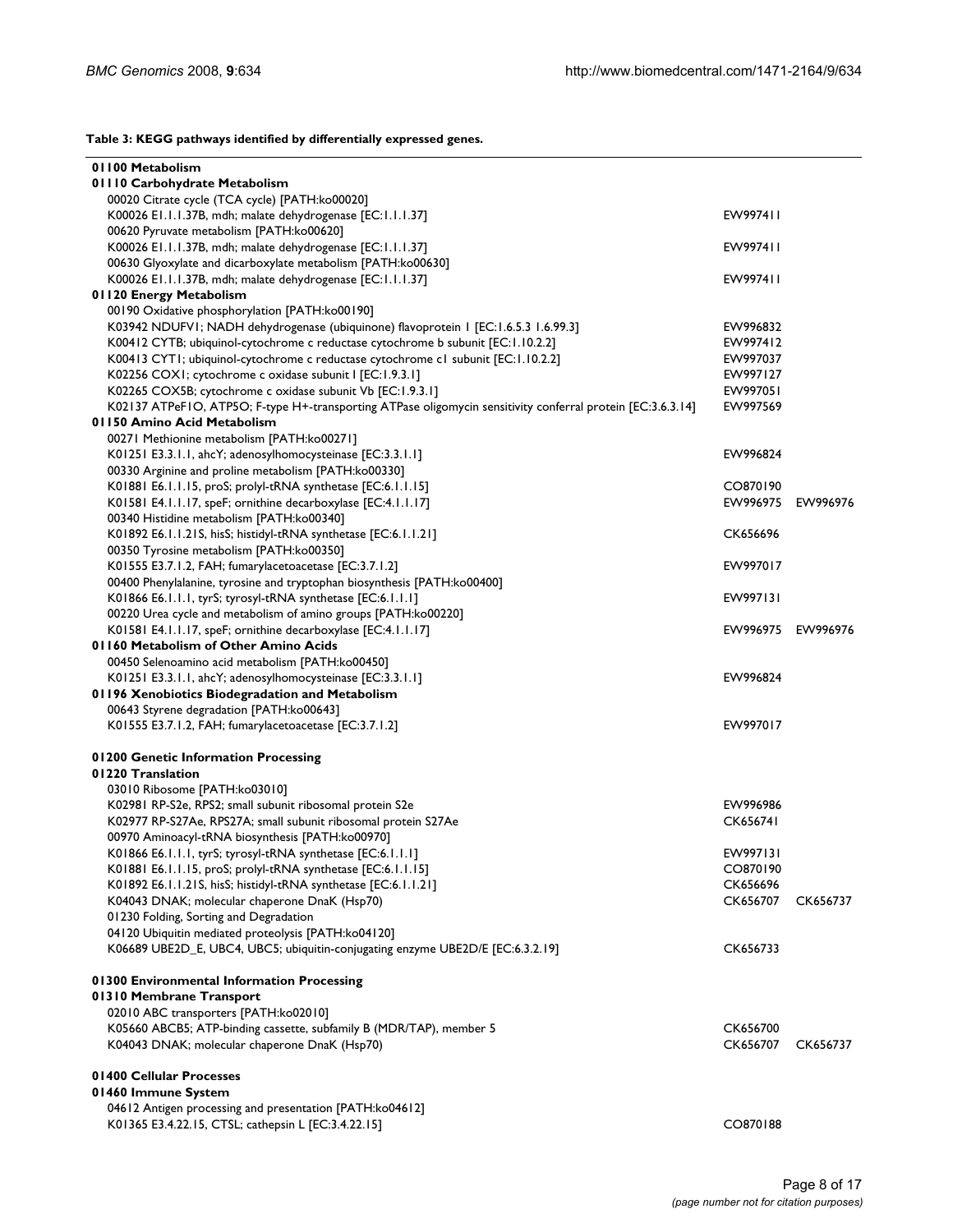| Unclassified                                |          |          |
|---------------------------------------------|----------|----------|
| K01346 pancreatic elastase II               | EW996827 |          |
| K03231 elongation factor EF-1 alpha subunit | EW997053 |          |
| K03234 elongation factor EF-2               | EW997067 | EW997555 |
| K08884 serine/threonine protein kinase      | EW996808 |          |
| K09054 activating transcription factor 6    | EW997045 |          |

**Table 3: KEGG pathways identified by differentially expressed genes.** *(Continued)*

Pathways identified by genes found only in the parasite-exposed resistant snails.

#### **Discussion**

A *B. glabrata* cDNA microarray was successfully constructed consisting of 2053 clones from headfoot, ovotestis, haemopoeitic organ and haemoctyes of two different strains of *B. glabrata*. Screening the array with RNA from haemocytes of schistosome-exposed resistant and susceptible snail strains identified 98 differentially expressed genes or gene clusters. There was little difference between technical replicates indicating that there were no sampling effects from amplifying small amounts of starting RNA, giving confidence in the assignment of strain-associated differential expression. Examination of the expression of 9 selected genes using real-time RT-PCR on unamplified cDNA confirmed differential expression in each case.

Most of the genes identified (95.9%) were present only in the resistant snail line. That only a few differentially expressed genes were identified in susceptible snails may be due to the failure of the snail's defence system to recognize the parasite, possibly because *S. mansoni* sporocyts may mimic snail moieties (molecular mimicry) or because they may rapidly acquire molecules from the host with which to disguise themselves [33]. Alternatively, *S. mansoni* sporocysts may actively suppress a humoral response in susceptible hosts. In either case the transcripts identified in the resistant snails are genes, either constitutively over-expressed in resistant snails, not suppressed in resistant snails, or activated when the snail does recognize the parasite's presence and responds. Of the 4 genes, or gene clusters, identified in susceptible snails, two (DY523263 and cluster 4: DY523267/EW997405) had been previously identified and confirmed as differentially expressed in our earlier experiments [27] suggesting that they are consistently differentially expressed by susceptible snails. Since none has a known function it is difficult to speculate on their possible role(s).

Over half (63.8%) of the genes identified with higher expression levels in the resistant snails have no known function. Although many of these may play a significant role in defence, further characterization of their function is required to ascertain what that role might be in the snail IDS. Of the ESTs with homology to known genes, the observed differential expression of genes involved in energy metabolism, in particular oxidative phosphorylation, amino acid metabolism and genetic translation,

indicates a general increase in cellular activity, consistent with generating the necessary components for mounting a defensive response. For example,  $EF-1\alpha$  (EW997053) and EF-2 (EW997067/EW997555 in cluster 7), as well as several other proteins involved in protein synthesis, were identified, including crooked neck-like 1 protein (CK656728) involved in pre mRNA splicing. Differential expression of these types of transcripts suggests an increase in general cell activity, with increased production of new proteins in response to infection in the resistant compared to the susceptible line.

Two paralogous ornithine decarboxylase (EC 4.1.1.17) ODC1 gene fragments (EW996975 and EW996976) were identified as differentially expressed in resistant snails. ODC is the first and rate-limiting enzyme in the polyamine biosynthesis pathway, which decarboxylates Lornithine (a product of arginase activity) to form putrescine. Polyamines (putrescine, spermidine and spermine) regulate gene expression, modulate cell signalling and are required for normal cell proliferation, important in inflammatory and infection processes [34]. Polyamines have been described as primordial stress molecules with defensive functions against diverse stresses [35], including protecting cells from DNA strand breakage induced by reactive oxygen species (ROS) and functioning directly as free radical scavengers [36,37]. Generation of ROS has been shown to play a role in sporocyst killing by molluscan haemocytes in incompatible snail-trematode systems [[38](#page-15-2),39]. Production of polyamines could protect the resistant snail's own cells from the damaging effects of ROS.

The identification of ODC in resistant snails may also imply activation of arginine metabolic pathways, which play an important role in inflammation and wound healing [40,41]. Increased levels of ODC in resistant snails indicate production of the substrate L-ornithine, inferring the depletion of L-arginine by arginase activity and subsequent inhibition of nitric oxide (NO) preventing damage to host cells. L-arginine (L-arg) is the substrate for both arginase (produces L-ornithine and urea) and nitric oxide synthase (NOS) (produces L-citrulline and NO). In inflammatory diseases, it is thought that NO production from L-arg is involved in the initial early host response creating an overall cytotoxic environment, whilst L-orni-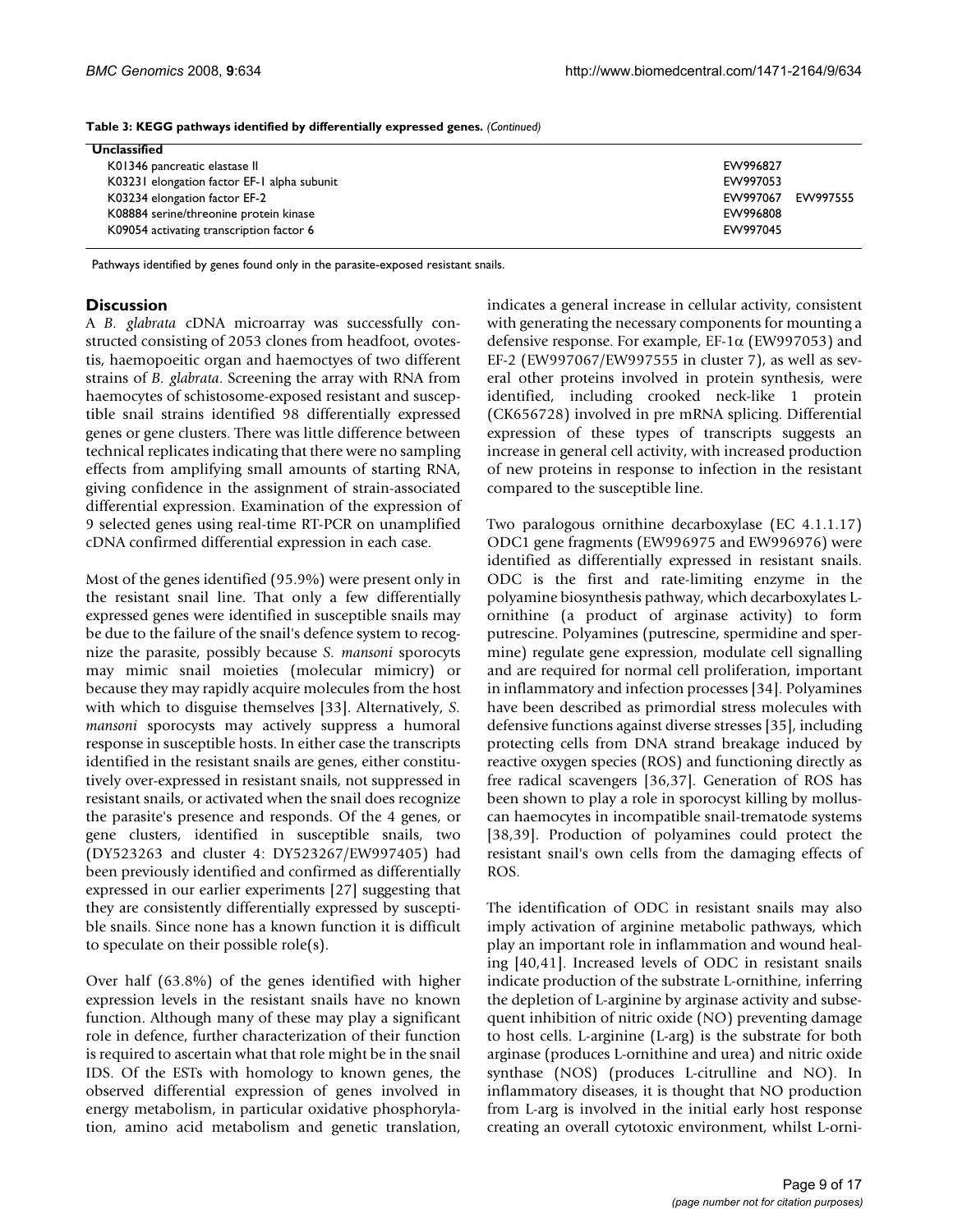

### **Figure 4 Figure 4** *Figure 4* **<b>F**

**Gene ontologies for the 29 (of 110) differentially expressed genes that had GO matches**. All those shown here are resistant specific, since the susceptible-specific genes identified no homologous genes.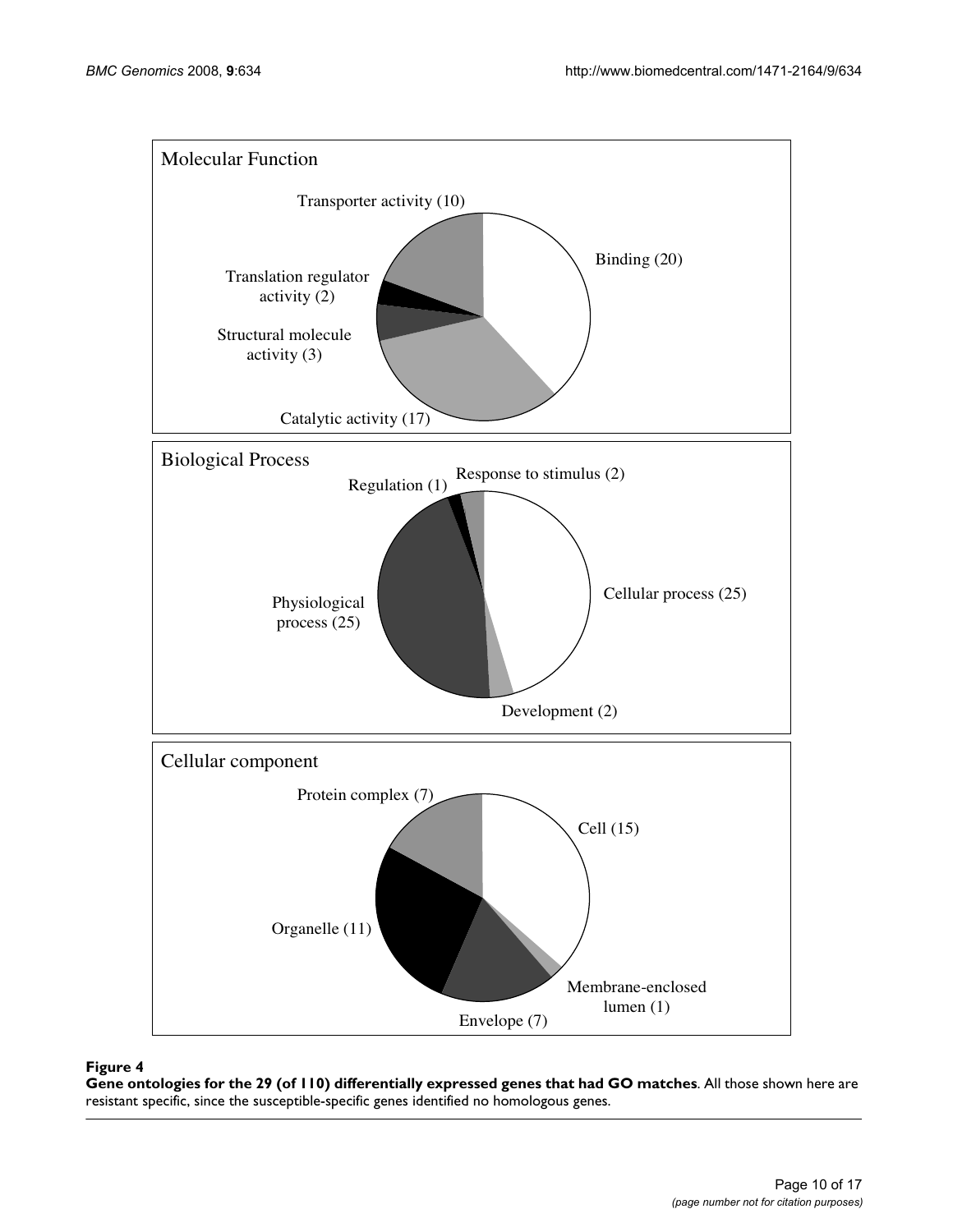thine production from L-arg is involved in healing, promoting cell growth and proliferation [42,43]. In its role as host defender, NO regulates inflammatory responses and acts as an effector molecule of haemocyte cytotoxicity against invaders (such as parasites), whilst at the same time when produced in excessive amounts, NO is cytotoxic not only to the invading schistosome but also to the snail hosts own cells. Hence, infected snail hosts must strive to find a balance between anti-schistosome and cytotoxic effects of NO towards its own cells. NO has been shown to mediate host-protective responses in a variety of parasitic infections [44] including the killing of *S. mansoni* sporocysts by haemocytes from resistant *B. glabrata* [\[45](#page-15-3)]. Differential expression of ODC in resistant snails may suggest an involvement in snail defence by scavenging the damaging free radicals produced during the production of ROS by haemocytes for cytotoxic killing of sporocysts; in regulating production of cytotoxic NO by depleting the competing substrate; or, with the production of polyamines leading to DNA protection and cell proliferation, aiding wound healing following miracidial penetration.

Also identified as differentially expressed in the resistant snail line, HSP70 (CK656737/CK656707 in cluster 3) was previously identified, using differential display, as upregulated only in the resistant snails after parasite exposure [21], verifying our original suggestion that upregulation of HSP70 is an expected response to infection, and is absent from the susceptible snails. The induction of heat shock or stress proteins represents a homeostatic defence mechanism of cells to metabolic and environmental insults, and this response has previously been demonstrated in molluscs, for example in oyster haemocytes in response to environmental stimulus [46]. Experiments with mollusc haemocytes derived from *Crassostrea gigas* and *Haliotis tuberculata* demonstrated that the HSP70 gene promoter is induced by noradrenaline and α-adrenergic stimulations [47] showing that the response in these cells is integrated with neuroendocrine signalling pathways.

Several proteins potentially involved in cell signalling were also identified in the resistant snails only. One transcript (CK149228) was found to be homologous to titin (sometimes known as connectin), which is a giant springlike protein responsible for passive tension generation and for positioning of the thick filament at the centre of vertebrate striated muscle sacromeres. This protein has multiple elastic and signalling functions derived from a complex subdomain structure, including a series of immunoglobulin (Ig) domains. The kinase domain of titin initiates a signal transduction cascade that controls sarcomere assembly, protein turnover, and transcriptional control in response to mechanical changes in vertebrates [for review see [48]]. Smaller but related molecules have

been identified in invertebrate striated or smooth muscles, variously named mini-titins, projectins or twitchins (in molluscs), depending on their origin [49,50]. The expression of this gene in resistant snails may indicate a signalling or muscle response to parasite infection that is not initiated in susceptible snails. In addition to titin, a cytoplasmic intermediate filament (IF) protein (CK656726) was identified only in the resistant snails. Rather than merely providing a cellular framework, recent research has demonstrated that IFs are dynamic, motile elements of the cytoskeleton in vertebrate cells [51]. An IF protein has previously been identified in *B. glabrata*, using a comparative proteomic approach, as differentially expressed in snails resistant to *E. caproni* [52] and it was suggested that this gene could be a candidate to explain differences in susceptibility/resistance, considering the major role of haemocyte mobility and adherence capabilities in defence to the parasite. Interestingly, uninfected susceptible snails demonstrated higher levels of the IF gene transcript; however post-exposure to the parasite the resistant snails showed a significant increase in transcript levels, while susceptible snails had a decrease. Our sequence does not identify this transcript either at the nucleotide or protein level and demonstrates close homology (e-value: 6.4e-25) to a neuronal IF, neurofilament protein NF70 from *Helix aspersa* [\[53](#page-15-4)] one of the type IV IFs. It has also been suggested that some IFs participate in signalling processes by providing a scaffold to bring together activated MAP kinases (such as extracellular signal-regulated kinase, ERK) with other molecules [54].

Other molecules potentially involved in signaling processes in the cell are importin 7 and copine 1. A gene fragment homologous to importin 7 (EW997446) was identified in the resistant snails. This protein functions as a nuclear import cofactor, and in *Drosophila*, has been implicated in the control of multiple signal transduction pathways, including the direct nuclear import of the activated (phosphorylated) form of MAP kinase (ERK) [55]. *S. mansoni* excretory secretory products (ESPs) and whole sporocysts have been shown to affect ERK signalling in the haemocytes of susceptible snails, but not resistant ones [[56](#page-15-5)] suggesting that the disruption of ERK signalling in haemocytes facilitates *S. mansoni* survival within susceptible *B. glabrata*. Another gene, copine 1 (EW997520), implicated in membrane trafficking [57] and signal transduction [58] was identified in the resistant snails. Copine 1 is a calcium-dependent membrane binding protein which, in mammals, has been shown to regulate the NF kappa B transcriptional responses [59]. In *Arabidopsis thaliana*, copine 1 is suggested to play a role in plant disease resistant responses, possibly as a suppressor of defense responses including the hypersensitive cell death response [60].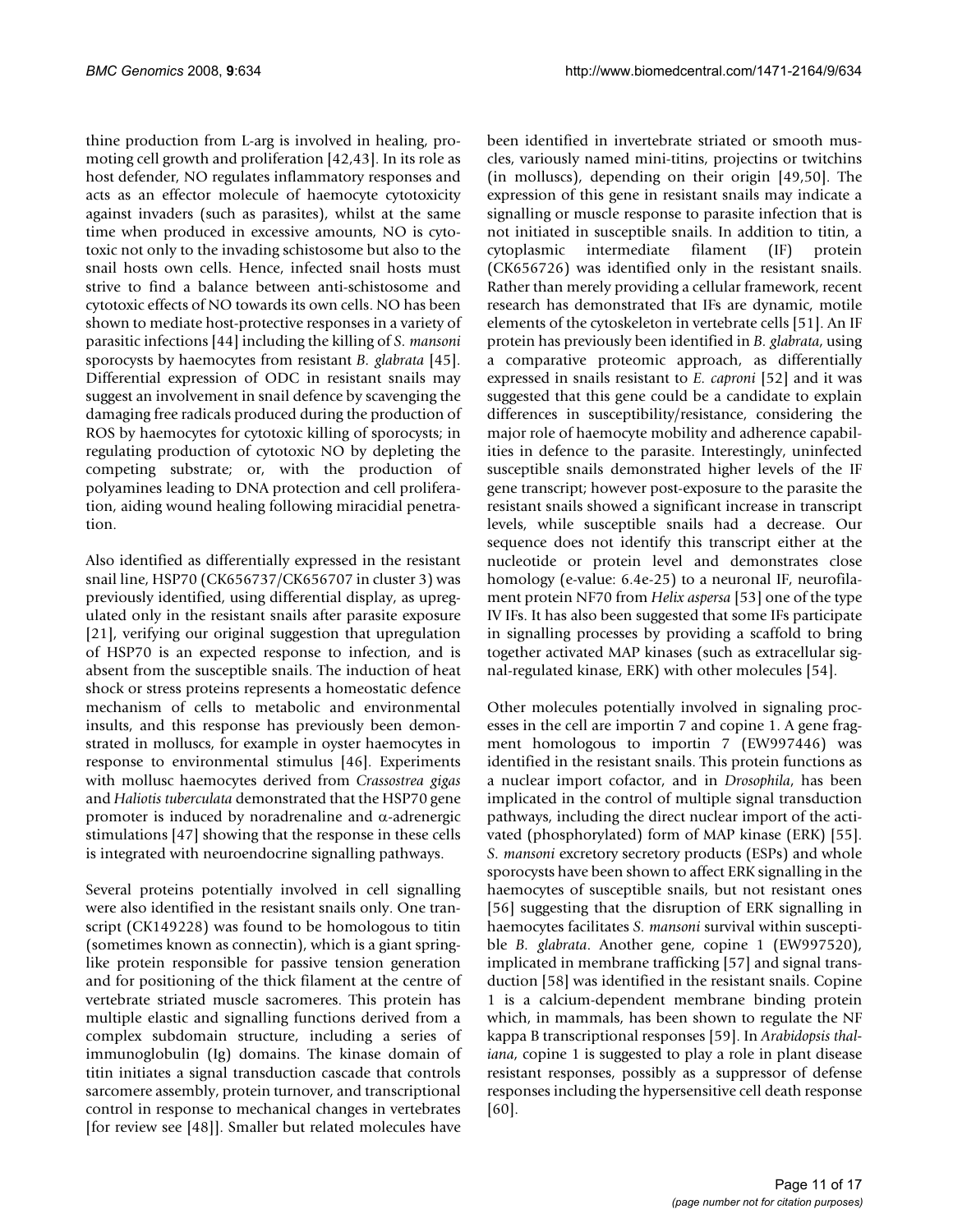We identified two hydrolytic enzymes in haemocytes from the resistant snail line, elastase (EW996827) and cathepsin L-like protease precursor (CO870188), also known as cysteine proteinase. Higher levels of cysteine proteinase activity have previously been observed in hepatopancreas extracts from resistant (BS-90) *B. glabrata* when compared to susceptible (M-line) snails [\[61](#page-15-6)]. Cathepsin L, cathepsin B and elastase were also identified among other hydrolytic enzymes from a hepatopancreas EST library derived from resistant snails and cathepsin B demonstrated greater up-regulation in resistant snails compared to susceptible snails upon parasite exposure [[61](#page-15-6)]. In invertebrates, cysteine proteases play a major role in the lysosomal proteolytic system, responsible for intracellular protein degradation [62]. This role, in the lysis of phagocytosed particles, may be significant in the breakdown of encapsulated sporocysts or phagocytosed parasite components. In addition to a role as a scavenger for the clearance of unwanted proteins, this protease plays an important role in antigen processing and presentation in mammalian immune systems [63,64] and lysosomal proteases have been implicated in innate immunity in insect haemocytes [65]. Genome-wide analysis of immune challenged *Drosophila* revealed elevated expression of cathepsin L when infected with either Gram-positive bacteria or fungi [66]. Similarly, cathepsin L was highly expressed in WSSV (white spot syndrome virus) resistant shrimp, suggesting that it is involved in defence responses [67]. A cathepsin L-like gene (EE049537) has previously been identified in *B. glabrata* susceptible to *Echinostoma caproni* infection [68]. Our sequence (CO870188) does not cluster with this and identifies (by BLAST) a cathepsin-like domain 3' to sequence identified by the other gene fragment, suggesting that the ESTs may be two non-overlapping parts of the same gene. The discrepancy between the observed changes in gene expression may be due to the different response elicited by two different parasite species. *S. mansoni* fails to produce a response in susceptible snails as they fail to recognise the presence of the parasite, while in echinostome infections a defence response may be mounted by the snail, but is interfered with by the parasite [69].

Differential expression of ubiquitin conjugating enzyme (UBE2D/E) E2 (EC6.3.2.19) (EW997520) was detected in exposed resistant snails and may indicate removal of the phagocytosed sporocyst. Ubiquitination plays an important role in various cellular functions including apoptosis, cell cycle progression, transcription and endocytosis [70]. A major role is regulating the half-life of proteins by targeting them for 26S proteasomal degradation, removing denatured, damaged or improperly translated proteins.

In this study we compared haemocytes obtained from resistant and susceptible snail strains 2 to 24 h after exposure to *S.*

*mansoni*, and have found differentially expressed transcripts potentially involved in a range of responses from signalling and inflammation responses through to lysis of proteinacous products (e.g. encapsulated sporocysts, or phagocytosed parasite components) and processing/degradation of such targeted products by ubiquitination. In future, examination of biological replicates will increase the confidence that the transcripts identified in this study are truly significant in the snail IDS, in addition to demonstrating the amplification techniques utilized in this study are robust. Examination of a series of narrower time slots will enable us to unravel the sequence of processes involved and highlight genes initiating the cascade in resistant (responsive) hosts. A simultaneous comparison of both parasite-exposed and unexposed snails from both snail lines will also determine if the basis of the snail's resistance is due to an underlying difference in gene expression between the strains, or from differences in their response to the parasite. Such comparisons may also be significant in determining why susceptible snails do not respond to infection, either by non-recognition of invading parasite or by active suppression of innate response by the parasite, which may be indicated if *S. mansoni*-exposure results in significantly more down-regulated genes in susceptible snails. At present we can only speculate on the function in *B. glabrata* of the genes identified. Future expression experiments involving RNAi or *in situ* hybridization may elucidate their role in resistance.

#### **Conclusion**

In conclusion, the advent of the first cDNA microarray for *B. glabrata* leads the way for detailed analysis of the *B. glabrata* transcriptome and can be developed further to include more cDNAs as these become available. The array described here is particularly suited for analysis of snail haemocytes and their role in the snail IDS since it contains a large proportion of genes sequenced from haemocytes. Despite the current limited size of the array, prior enrichment for differentially expressed genes using the SSH approach has enabled us to identify a number of genes and pathways differentially expressed in the resistant snail line and potentially involved in the defence of resistant snails to schistosome infection. These include hydrolytic enzymes such as elastase and the cysteine protease, cathepsin L; ornithine decarboxylase, involved in the production of polyamines; HSP70; potential signalling molecules importin 7 and copine 1 and transcription enzymes such as EF-1α and EF-2. Continued development of this array has great potential for examining and understanding the functions of the *B. glabrata* transcriptome.

#### **Methods**

#### *SSH library sequencing and bioinformatic analysis*

8 SSH libraries were available for sequencing [27]. 192 clones ( $2 \times 96$ ), selected at random from each library, were picked into 0.5 ml LB and grown up overnight. 10 μl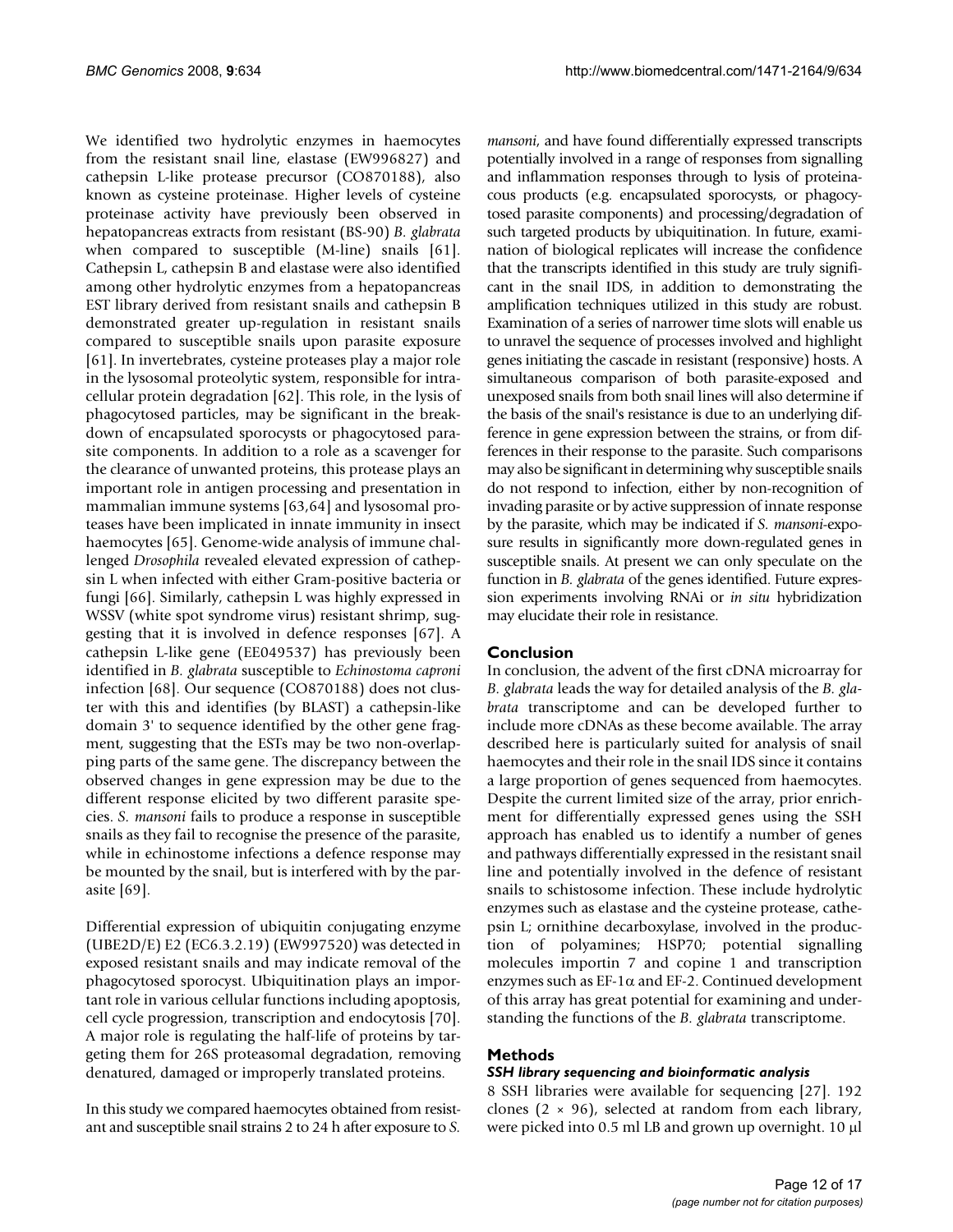PCRs with M13 forward and reverse primers were carried out to check insert size and the presence of a single insert and, from these, 96 colonies were chosen for 100 μl PCRs. PCRs contained  $1 \times NH_A$  reaction buffer (Bioline, London, UK), 2.5 mM  $MgCl<sub>2</sub>$ , 0.2 mM dNTP, 0.2  $\mu$ M each M13 Forward and Reverse primers and 0.025 U/μl PCR *Taq* polymerase (Bioline, London, UK). Cycling conditions were: 94°C for 2 min, then 35 cycles of 94°C for 30 sec, 58°C for 30 sec and 72°C for 1 min 30 sec, then 10 min at 72°C. Glycerol stocks for the selected colonies were stored at -80°C. PCR products were purified using Multiscreen PCR filter plates (Millipore, Billerica, USA) then cycle-sequenced directly using BigDye kit (Applied Biosystems, Foster City, USA) and T7 primer and run on ABI 377 or capillary sequencers. Vector, primer and poor quality sequences were removed using Sequencher 3.1.1 (Gene-Codes Corp., Ann Arbor, USA.). Cluster analysis was performed in SeqTools<http://www.seqtools.dk/>using BlastN score values (cutoff value 0.5) and used to calculate percentage redundancy. For each library BlastN and BlastX [71] searches were run and ribosomal, short (< 80 bp) and duplicate sequences were removed, although overlapping sequences were retained. Duplicate sequences between libraries were retained. Sequences were submitted to Gen-Bank [\(EW996689-](http://www.ncbi.nih.gov/entrez/query.fcgi?db=Nucleotide&cmd=search&term=EW996689)[EW997658\)](http://www.ncbi.nih.gov/entrez/query.fcgi?db=Nucleotide&cmd=search&term=EW997658). Gene Ontology functions were assigned using GOblet [http://goblet.mol](http://goblet.molgen.mpg.de/) [gen.mpg.de/.](http://goblet.molgen.mpg.de/) KEGG (Kyoto Encyclopaedia of Genes and Genomes) pathway analysis was carried out using the KEGG automatic annotation server (KAAS) for ortholog assignment and pathway mapping [http://](http://www.genome.jp/kegg/kaas/) [www.genome.jp/kegg/kaas/.](http://www.genome.jp/kegg/kaas/)

#### *Microarray construction*

1062 ORESTES clones available from the first 27 ORESTES libraries [6] (GenBank numbers [CK149151](http://www.ncbi.nih.gov/entrez/query.fcgi?db=Nucleotide&cmd=search&term=CK149151)- [CK149590](http://www.ncbi.nih.gov/entrez/query.fcgi?db=Nucleotide&cmd=search&term=CK149590), [CK656591-](http://www.ncbi.nih.gov/entrez/query.fcgi?db=Nucleotide&cmd=search&term=CK656591)[CK656938,](http://www.ncbi.nih.gov/entrez/query.fcgi?db=Nucleotide&cmd=search&term=CK656938) [CO870183](http://www.ncbi.nih.gov/entrez/query.fcgi?db=Nucleotide&cmd=search&term=CO870183)-[CO870449](http://www.ncbi.nih.gov/entrez/query.fcgi?db=Nucleotide&cmd=search&term=CO870449), [CV548035-](http://www.ncbi.nih.gov/entrez/query.fcgi?db=Nucleotide&cmd=search&term=CV548035)[CV548805,](http://www.ncbi.nih.gov/entrez/query.fcgi?db=Nucleotide&cmd=search&term=CV548805) [EG030731](http://www.ncbi.nih.gov/entrez/query.fcgi?db=Nucleotide&cmd=search&term=EG030731)-[EG030747](http://www.ncbi.nih.gov/entrez/query.fcgi?db=Nucleotide&cmd=search&term=EG030747)) and 980 SSH clones (GenBank numbers [EW996689](http://www.ncbi.nih.gov/entrez/query.fcgi?db=Nucleotide&cmd=search&term=EW996689)[-EW997658\)](http://www.ncbi.nih.gov/entrez/query.fcgi?db=Nucleotide&cmd=search&term=EW997658) were picked using a Microlab Star robotic work station (Hamilton) and transferred to 384 well plates. 11 clones from our previous differential display studies were also included (GenBank numbers [CK136129](http://www.ncbi.nih.gov/entrez/query.fcgi?db=Nucleotide&cmd=search&term=CK136129), [CK136132-](http://www.ncbi.nih.gov/entrez/query.fcgi?db=Nucleotide&cmd=search&term=CK136132)[CK136138\)](http://www.ncbi.nih.gov/entrez/query.fcgi?db=Nucleotide&cmd=search&term=CK136138) including a HSP70 sequence; a gene coding for a protein with globin-like domains and several genes with unknown functions which were shown to be upregulated in the resistant snail line after parasite exposure [21], as well as 3 clones containing overlapping regions of CYP320A (GenBank Accession [AY922309](http://www.ncbi.nih.gov/entrez/query.fcgi?db=Nucleotide&cmd=search&term=AY922309)) [72] which was identified from a 70% resistant snail line [20]. A total of 2053 cDNA clones (50–  $200 \text{ ng/µl}$ ) were printed in duplicate within each subarray. Controls were also included: yeast tRNA (250 ng/μl); *B. glabrata* genomic DNA, NHM3017, NHM1742 (200 ng/ $\mu$ l); pGem (purified vector with no insert) (75 ng/ $\mu$ l), two specific genes, (ribosomal 18s and cytochrome oxidase I) amplified from *S. mansoni* and blanks containing spotting buffer only. 15 μl aliquots were transferred to a second 384 well plate (Genetix) and 5 μl 4× spotting buffer (600 mM sodium phosphate; 0.04% SDS) added. The clones were printed in 16 subarrays (4 columns  $\times$  4 rows), with  $18 \times 17$  clones in each subarray, and, since the size of the array allowed it, two arrays were printed per aminopropyl silane coated glass slide (GAPSII, Corning, at the Microarray facility at Dept of Pathology, Cambridge University), using a *Lucidea* arrayer (Amersham Biosciences). Microarrays were processed by baking for 2 h at 80°C and UV cross-linking at 600 mJ.

#### *Snail material and parasite exposure*

60 adult *B. glabrata* snails from susceptible line (NHM Accession number 1742) and 60 from resistant line (NHM Accession number 3017, derived from BS-90 [73]) were held overnight in autoclaved snail water with 100 μg/ml ampicillin. Each snail was individually exposed to 10 *S. mansoni* miracidia (Belo Horizonte strain). Samples of 12 resistant and 12 susceptible snails were taken at 5 time periods, starting at 2, 4, 6, 8 and 24 h after exposure to the parasite. The extended sampling was designed to include all transcripts expressed over the first 24 h post parasite exposure. Snails were swiftly killed by decapitation, and the exuded haemolymph collected. Haemolymph was pooled for each sampling time and snail strain, and haemocytes pelleted by spinning at 10,000 g at 4°C for 20 min. The pellet was frozen in liquid nitrogen and stored at -80°C.

#### *Microarray hybridization*

Total RNA was extracted from haemocytes pooled from all the time periods, using SV RNA extraction kit (Promega UK Ltd, Southampton, UK) according to the manufacturer's protocol. This kit includes DNAse treatment to eliminate genomic DNA contamination. cDNA was synthesized from 500 ng total RNA using the Smart PCR cDNA synthesis kit (BD Biosciences) according to the manufacturer's instructions and was labelled with Cy3 or Cy5 using the BioPrime DNA labelling system (Invitrogen). The labelled products were purified (Auto-seq 50 columns, Amersham), combined and precipitated. Before hybridization the microarray slides were prehybridized with hybridization buffer (40% formamide, 5× Denhardts, 5× SSC, 1 mM Sodium pyrophosphate, 1 mM Tris and 0.1% SDS) at 50°C for 1 h. The combined labelled cDNA was re-suspended in 40 μl hybridization solution, denatured at 95°C for 5 min then 50°C for 5 min, spun down, then applied to the array. Hybridizations were carried out at 50°C for 16–18 h in a humidified chamber. 3 independent SMART amplifications were made from the synthesized cDNA and 4 hybridizations were performed, including one dye swap. The slides were washed with 2 successive 5 min washes in 2× SSC at room temperature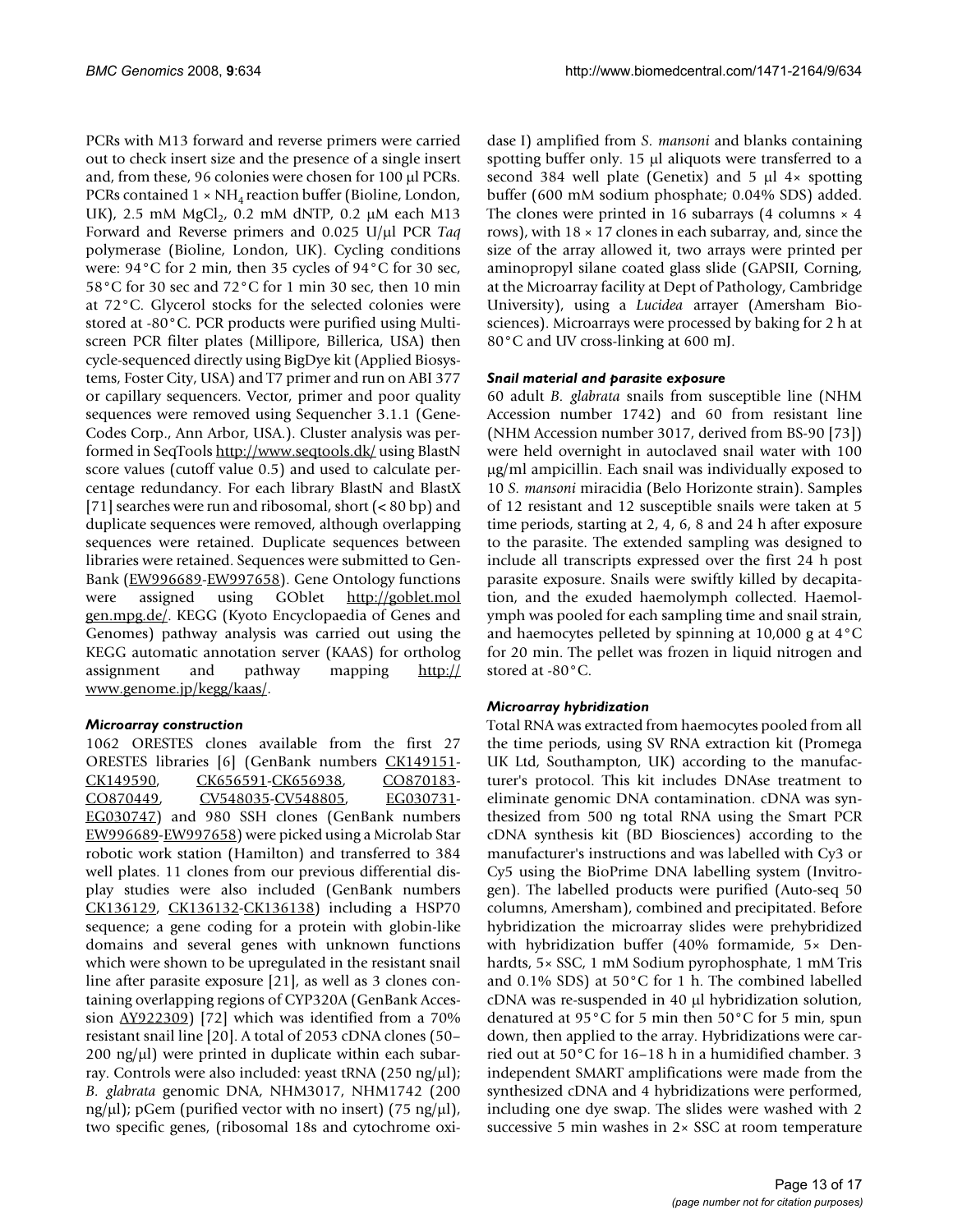with agitation, then two in 0.2× SSC/0.1% SDS, then two in  $0.1 \times$  SSC, each for 5 min and dried by spinning.

#### *Microarray scanning and analysis*

Microarray slides were scanned sequentially for each Cy dye, at 10 μm resolution using an Axon GenePix 4100A scanner. The PMT (photo multiplying tube) was adjusted to give an average intensity ratio between channels of approximately 1. Spot finding and intensity analysis was carried out using GenePix Pro 5.0. The results were exported to Acuity 4.0. The mean pixel intensity (Feature(wavelength)-Background(wavelength)) was normalized using intensity-dependent lowess normalization for each feature [74] and consistency within each array was assessed by comparing normalized mean pixel intensity ratios (Cy3/Cy5) for each duplicate feature. Poor quality spots and low intensity data were removed. For each array the mean intensity values for pGem (vector) controls was calculated to give a background level of hybridization and only features with higher intensities than the mean plus one standard deviation threshold in either channel (Cy3 or Cy5) were retained. Consistency between array replicates was assessed by comparing mean (from the two duplicates) intensity ratios for each clone. The mean and SD of the remaining data, excluding SSH clones, were used to calculate 99% confidence limits for the normalized intensities for each array and those features which showed differential expression outside this 99% level marked. Genes that passed the 99% confidence level in 3 or 4 of the arrays were considered to demonstrate differential expression. The data from this microarray experi-

| Primer name      | Gene name    | Sequence 5'-3'                   | Product size (bp) | R/S <sup>a</sup> |
|------------------|--------------|----------------------------------|-------------------|------------------|
| DY523263F        | Unknown      | ACGTAGGAGACTGAGGGCACC            | 151               | S                |
| DY523263R        |              | CAAATCCTCAAATATGCACGAAAC         |                   |                  |
| EW996837F        | Unknown      | AACCGAATCAGAGGCGACAG             | 143               | S                |
| EW996837R        |              | CCGAGCATGGAATGGAAGAG             |                   |                  |
| DY523267F        | Unknown      | TGGTGATAAATGCTCTGGTAGCTC         | 117               | S                |
| DY523267R        |              | CAGCAATATAATCAAAGGGCAATG         |                   |                  |
| <b>FW996814F</b> | Unknown      | <b>GTGAAGAATTGAGGATTGAACATCC</b> | 113               | S                |
| EW996814R        |              | GAACCACCACATAGCGCAAAG            |                   |                  |
| <b>FW996975F</b> | ODCI         | ACTTTTGATAAGGTGGGTTCTTCG         | 135               | R                |
| EW996975R        |              | TGCTGAATCTATCCGACTGGC            |                   |                  |
| EW997032F        | Unknown      | TTAGTTGCAGGAGGAGGCTTAGC          | 116               | R.               |
| EW997032R        |              | CCGCTTGCACCGTATGATG              |                   |                  |
| CO870193F        | Unknown      | <b>CAACTGGGTTGGGATCGTG</b>       | 130               | R.               |
| CO870193R        |              | <b>CCTGAACAATTCGGTCTCAGC</b>     |                   |                  |
| <b>CK656720F</b> | Unknown      | AAACTTGATGTGCGACTGATGG           | 96                | R.               |
| <b>CK656720R</b> |              | CAAAATCATCTTCTGGGTAAAGGG         |                   |                  |
| <b>CK149228F</b> | <b>Titin</b> | <b>GTGAATCTGAACCATGCGACTTAG</b>  | 106               | R.               |
| <b>CK149228R</b> |              | <b>GCACCATCGTCAATCGTACG</b>      |                   |                  |
| <b>ACTINRTF</b>  | Actin        | TATGTGCAAGGCAGGTTTCG             | 113               | C                |
| <b>ACTINRTR</b>  |              | AGCTGTCCTTCTGACCCATACC           |                   |                  |

#### **Table 4: qPCR primers for selected candidates**

a R – resistant associated, S- susceptible associated, C- control.

ment has been deposited with ArrayExpress: accession E-MEXP-1710.

#### *Quantitative real-time PCR*

Several clones were chosen for confirmation of differential expression using real-time (quantitative) PCR. Primers were designed for 9 clones and actin (Table 4) using Primer Express software (Applied Biosystems) and used for qPCR. PCRs contained Power SYBR® Green Master Mix according to the manufacturers protocol (Applied Biosystems), 10 pmol of each primer and used 1 μl of 1/5 dilution of cDNA from resistant and susceptible haemocytes. PCR cycling conditions were: 50°C for 2 min, 94°C for 10 min, then 35 cycles of 94°C for 30 sec, 58°C for 30 sec and 60°C for 1 min, using the PRISM® 7000 Sequence Detection System (Applied Biosystems). A dissociation curve was generated in each case to check that only a single band was amplified. The results were analyzed using qGene [75]. Amplification efficiency curves [76] were generated by pooling and serially diluting the resistant and susceptible secondary PCRs generated for the SSH libraries [27] and the CT values (the cycle at which the fluorescence rises appreciably above background fluorescence) of the qPCRs were normalized to actin taking into account the amplification efficiency of each primer. Mean normalized expression (MNE') was calculated according to the equation:

| $MNE' =$ | $(E_{ref})^{\text{CT}ref, well 1+CT}$ ref, well 2+CT <sub>ref</sub> , well 3           |
|----------|----------------------------------------------------------------------------------------|
|          | $\left(E_{target}\right)^{CT}_{target, well 1+CT_{target, well 2}+CT_{target, well 3}$ |
|          |                                                                                        |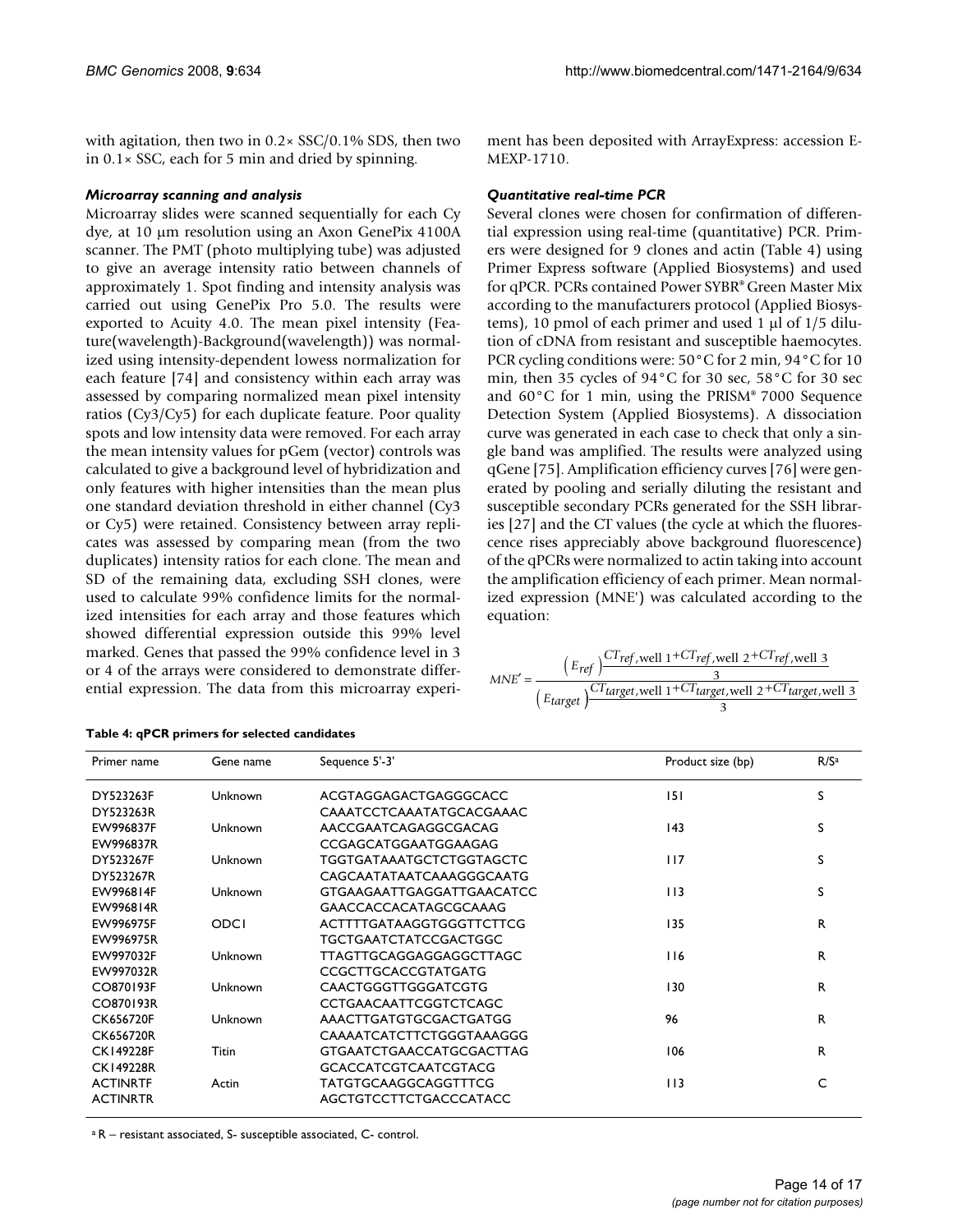where  $E_{\text{target}}$  is the PCR amplification efficiency of the target gene;  $\tilde{E}_{ref}$  is the PCR amplification efficiency of the reference gene;  $CT_{\text{target}}$  is the threshold cycle of the PCR amplification of the target gene and  $CT_{ref}$  is the threshold cycle of the PCR amplification of the reference gene [using Equation 3, see [75]]. Reactions were carried out in triplicate and a Student's t-test (2 samples, 2 tailed distribution) used to determine significant difference in expression between the two snail lines.

#### **Authors' contributions**

AEL constructed the microarray, performed microarray experiments and analysed the microarray data, assisted by CSJ, and analysed real-time PCR data and wrote the manuscript. JS sequenced the SSH clones and assisted in the construction of the microarray. JMF and KFH helped with initial microarray analyses. RAK carried out the qPCR. DR, LRN and CSJ were involved in the experimental design and drafting of the manuscript. All authors read and approved the final manuscript.

#### **Additional material**

#### **Additional file 1**

*KEGG pathway analysis. A comparison of KEGG pathways identified by*  Biomphalaria glabrata *ESTs from ORESTES and SSH, using the nonredundant dataset of ESTs for each.*

Click here for file

[\[http://www.biomedcentral.com/content/supplementary/1471-](http://www.biomedcentral.com/content/supplementary/1471-2164-9-634-S1.doc) 2164-9-634-S1.doc]

#### **Additional file 2**

*Scatter plots comparing mean (of duplicate spots within arrays) normalized intensity ratios for each gene between replicate array hybridizations of pooled haemocyte material. The correlation coefficients suggest a high level of correlation and a low level of variation among independent hybridizations from the technically replicated experiments. The data were previously screened to remove values below threshold levels. Clones for which data were missing in one of the compared arrays were discarded from the plot. Lines represent the line of regression (centre line) and the predicted 99% confidence intervals of the plotted data.* Click here for file

[\[http://www.biomedcentral.com/content/supplementary/1471-](http://www.biomedcentral.com/content/supplementary/1471-2164-9-634-S2.pdf) 2164-9-634-S2.pdf]

### **Acknowledgements**

This work was carried out with funding from the Wellcome Trust (068589/ Z/02/Z). We would like to thank Aidan Emery, Jayne King and Mike Anderson, NHM, for snail and parasite culture, Claire Griffin, NHM, for sequencing assistance, and Julia Llewellyn-Hughes and Steve Llewellyn-Hughes for using the Microlab Star robotic work station (Hamilton) to pick the clones. The microarrays were printed at the Department of Pathology, Cambridge University, by Anthony Brown and David Carter. Cathy Jones was in receipt of a Royal Society of Edinburgh Sabbatical Fellowship whilst coauthoring this article.

#### **References**

- 1. Chitsulo L, Loverde R, Engels D, Barakat R, Colley D, Cioli D, Feldmeier H, Loverde P, Olds GR, Ourna J, *et al.*: **[Schistosomiasis.](http://www.ncbi.nlm.nih.gov/entrez/query.fcgi?cmd=Retrieve&db=PubMed&dopt=Abstract&list_uids=15035004)** *Nature Reviews Microbiology* 2004, **2:**12-13.
- 2. Saavedra C, Bachere E: **Bivalve genomics.** *Aquaculture* 2006, **256:**1-14.
- 3. Tanguy A, Bierne N, Saavedra C, Pina B, Bachère E, Kube M, Bazin E, Bonhomme F, Boudry P, Boulo V, *et al.*: **[Increasing genomic infor](http://www.ncbi.nlm.nih.gov/entrez/query.fcgi?cmd=Retrieve&db=PubMed&dopt=Abstract&list_uids=18054177)**mation in bivalves through new EST collections in four spe-<br>cies: Development of new genetic markers for **cies: Development of new genetic markers for [environmental studies and genome evolution.](http://www.ncbi.nlm.nih.gov/entrez/query.fcgi?cmd=Retrieve&db=PubMed&dopt=Abstract&list_uids=18054177)** *Gene* 2008, **408:**27-36.
- 4. Davison A, Blaxter ML: **An expressed sequence tag survey of gene expression in the pond snail** *Lymnaea stagnalis***, an intermediate vector of** *Fasciola hepatica***[.](http://www.ncbi.nlm.nih.gov/entrez/query.fcgi?cmd=Retrieve&db=PubMed&dopt=Abstract&list_uids=15991497)** *Parasitology* 2005, **130:**539-552.
- 5. Mitta G, Galinier R, Tisseyre P, Allienne JF, Girerd-Chambaz Y, Guillou F, Bouchut A, Coustau C: **Gene discovery and expression analysis of immune-relevant genes from** *Biomphalaria glabrata* **[hemocytes.](http://www.ncbi.nlm.nih.gov/entrez/query.fcgi?cmd=Retrieve&db=PubMed&dopt=Abstract&list_uids=15707661)** *Dev Comp Immunol* 2005, **29:**393-407.
- 6. Lockyer AE, Spinks JN, Walker AJ, Kane RA, Noble LR, Rollinson D, Dias-Neto E, Jones CS: *Biomphalaria glabrata* **[transcriptome:](http://www.ncbi.nlm.nih.gov/entrez/query.fcgi?cmd=Retrieve&db=PubMed&dopt=Abstract&list_uids=17208299) [Identification of cell-signalling, transcriptional control and](http://www.ncbi.nlm.nih.gov/entrez/query.fcgi?cmd=Retrieve&db=PubMed&dopt=Abstract&list_uids=17208299) immune-related genes from open reading frame expressed [sequence tags \(ORESTES\).](http://www.ncbi.nlm.nih.gov/entrez/query.fcgi?cmd=Retrieve&db=PubMed&dopt=Abstract&list_uids=17208299)** *Dev Comp Immunol* 2007, **31:**763-782.
- <span id="page-14-0"></span>7. Hanelt B, Lun CM, Adema CM: **Comparative ORESTES-sampling of transcriptomes of immune-challenged** *Biomphalaria glabrata* **[snails.](http://www.ncbi.nlm.nih.gov/entrez/query.fcgi?cmd=Retrieve&db=PubMed&dopt=Abstract&list_uids=18590737)** *J Invertebr Pathol* 2008 in press.
- 8. Raghavan N, Knight M: **The snail (***Biomphalaria glabrata***[\)](http://www.ncbi.nlm.nih.gov/entrez/query.fcgi?cmd=Retrieve&db=PubMed&dopt=Abstract&list_uids=16497557) [genome project.](http://www.ncbi.nlm.nih.gov/entrez/query.fcgi?cmd=Retrieve&db=PubMed&dopt=Abstract&list_uids=16497557)** *Trends Parasitol* 2006, **22:**148-151.
- 9. DeJong RJ, Emery AM, Adema CM: **The mitochondrial genome of** *Biomphalaria glabrata* **(Gastropoda : Basommatophora), intermediate host of** *Schistosoma mansoni***[.](http://www.ncbi.nlm.nih.gov/entrez/query.fcgi?cmd=Retrieve&db=PubMed&dopt=Abstract&list_uids=15562597)** *J Parasitol* 2004, **90:**991-997.
- 10. Adema CM, Luo MZ, Hanelt B, Hertel LA, Marshall JJ, Zhang SM, DeJong RJ, Kim HR, Kudrna D, Wing RA, *et al.*: **A bacterial artificial chromosome library for** *Biomphalaria glabrata***, intermediate snail host of** *Schistosoma mansoni***[.](http://www.ncbi.nlm.nih.gov/entrez/query.fcgi?cmd=Retrieve&db=PubMed&dopt=Abstract&list_uids=17308766)** *Mem Inst Oswaldo Cruz* 2006, **101:**167-177.
- 11. Lockyer AE, Jones CS, Noble LR, Rollinson D: **Trematodes and snails: an intimate association.** *Can J Zool* 2004, **82:**251-269.
- 12. Knaap WPW van der, Loker ES: **[Immune mechanisms in trema](http://www.ncbi.nlm.nih.gov/entrez/query.fcgi?cmd=Retrieve&db=PubMed&dopt=Abstract&list_uids=15463334)[tode-snail interactions.](http://www.ncbi.nlm.nih.gov/entrez/query.fcgi?cmd=Retrieve&db=PubMed&dopt=Abstract&list_uids=15463334)** *Parasitol Today* 1990, **6:**175-182.
- 13. Adema CM, Loker ES: **Specificity and immunobiology of larval digenean snail associations.** In *Advances in Trematode Biology* Edited by: Fried B, Graczyk TK. Florida: CRC Press; 1997:230-253.
- 14. Loker ES, Adema CM, Zhang SM, Kepler TB: **[Invertebrate](http://www.ncbi.nlm.nih.gov/entrez/query.fcgi?cmd=Retrieve&db=PubMed&dopt=Abstract&list_uids=15199951) [immune systems – not homogeneous, not simple, not well](http://www.ncbi.nlm.nih.gov/entrez/query.fcgi?cmd=Retrieve&db=PubMed&dopt=Abstract&list_uids=15199951) [understood.](http://www.ncbi.nlm.nih.gov/entrez/query.fcgi?cmd=Retrieve&db=PubMed&dopt=Abstract&list_uids=15199951)** *Immunological Reviews* 2004, **198:**10-24.
- 15. Zhang SM, Adema CM, Kepler TB, Loker ES: **[Diversification of Ig](http://www.ncbi.nlm.nih.gov/entrez/query.fcgi?cmd=Retrieve&db=PubMed&dopt=Abstract&list_uids=15247481) [superfamily genes in an invertebrate.](http://www.ncbi.nlm.nih.gov/entrez/query.fcgi?cmd=Retrieve&db=PubMed&dopt=Abstract&list_uids=15247481)** *Science* 2004, **305:**251-254.
- 16. Bayne CJ, Hahn UK, Bender RC: **[Mechanisms of molluscan host](http://www.ncbi.nlm.nih.gov/entrez/query.fcgi?cmd=Retrieve&db=PubMed&dopt=Abstract&list_uids=11769280) [resistance and of parasite strategies for survival.](http://www.ncbi.nlm.nih.gov/entrez/query.fcgi?cmd=Retrieve&db=PubMed&dopt=Abstract&list_uids=11769280)** *Parasitology* 2001, **123:**S159-167.
- 17. Bayne CJ: **Origins and evolutionary relationships between the innate and adaptive arms of immune systems.** *Integr Comp Biol* 2003, **43:**293-299.
- 18. Goodall CP, Bender RC, Brooks JK, Bayne CJ: Biomphalaria gla*brata* **cytosolic copper/zinc superoxide dismutase (SOD1) gene: Association of SOD1 alleles with resistance/susceptibility to** *Schistosoma mansoni***[.](http://www.ncbi.nlm.nih.gov/entrez/query.fcgi?cmd=Retrieve&db=PubMed&dopt=Abstract&list_uids=16564582)** *Mol Biochem Parasitol* 2006, **147:**207-210.
- 19. Bender RC, Goodall CP, Blouin MS, Bayne CJ: **Variation in expression of** *Biomphalaria glabrata* **SOD1: A potential controlling factor in susceptibility/resistance to** *Schistosoma mansoni***[.](http://www.ncbi.nlm.nih.gov/entrez/query.fcgi?cmd=Retrieve&db=PubMed&dopt=Abstract&list_uids=17292470)** *Dev Comp Immunol* 2007, **31:**874-878.
- 20. Lockyer AE, Jones CS, Noble LR, Rollinson D: **Use of differential display to detect changes in gene expression in the intermediate snail host** *Biomphalaria glabrata* **upon infection with** *Schistosoma mansoni***[.](http://www.ncbi.nlm.nih.gov/entrez/query.fcgi?cmd=Retrieve&db=PubMed&dopt=Abstract&list_uids=10811281)** *Parasitology* 2000, **120:**399-407.
- 21. Lockyer AE, Noble LR, Rollinson D, Jones CS: *Schistosoma mansoni* **: resistant specific infection-induced gene expression in** *Biomphalaria glabrata* **[identified by fluorescent-based differ](http://www.ncbi.nlm.nih.gov/entrez/query.fcgi?cmd=Retrieve&db=PubMed&dopt=Abstract&list_uids=15208043)[ential display.](http://www.ncbi.nlm.nih.gov/entrez/query.fcgi?cmd=Retrieve&db=PubMed&dopt=Abstract&list_uids=15208043)** *Exp Parasitol* 2004, **107:**97-104.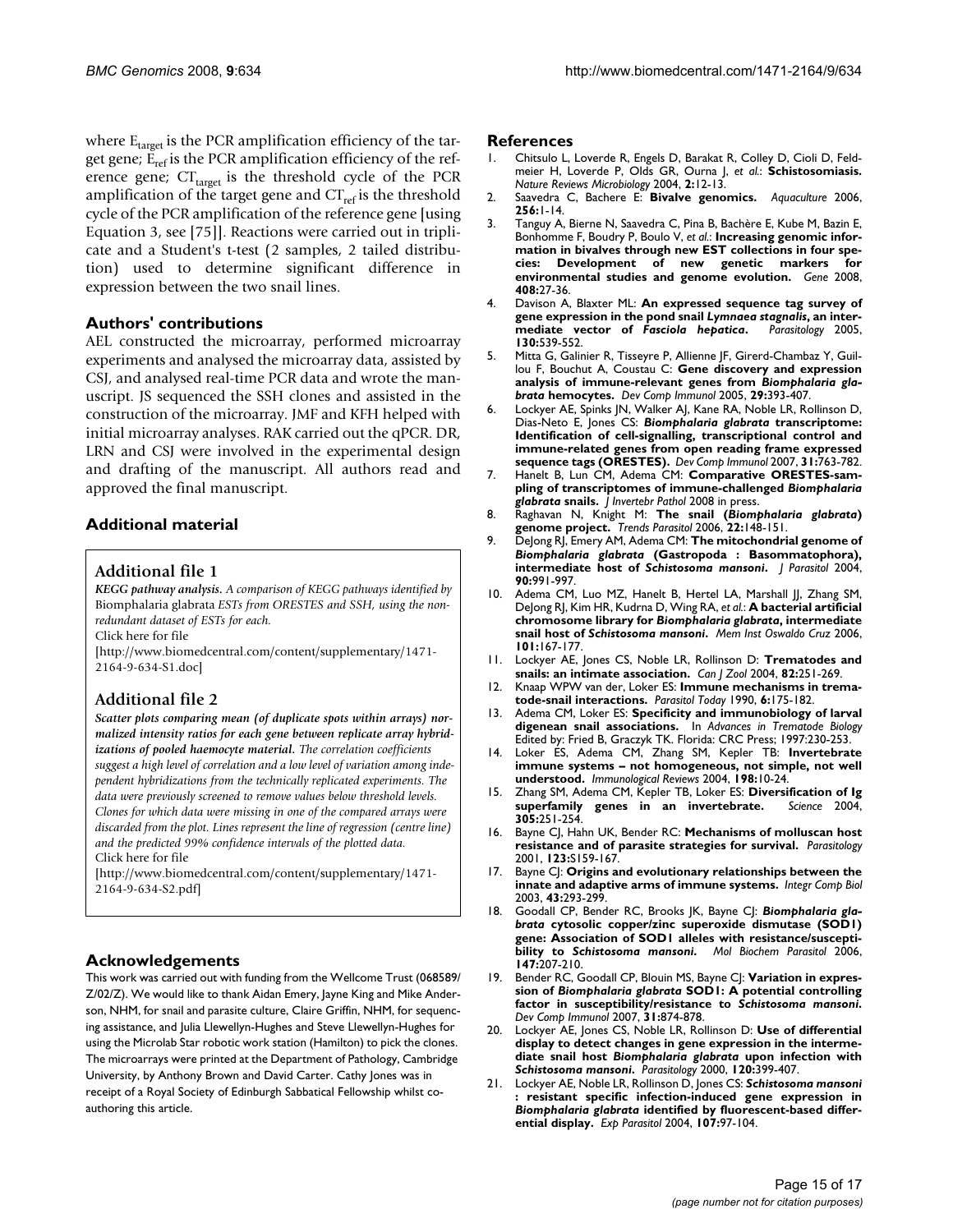- <span id="page-15-0"></span>22. Jones CS, Lockyer AE, Rollinson D, Noble LR: **Molecular approaches in the study of** *Biomphalaria glabrata* **–** *Schistosoma mansoni* **[interactions: linkage analysis and gene expres](http://www.ncbi.nlm.nih.gov/entrez/query.fcgi?cmd=Retrieve&db=PubMed&dopt=Abstract&list_uids=11769282)[sion profiling.](http://www.ncbi.nlm.nih.gov/entrez/query.fcgi?cmd=Retrieve&db=PubMed&dopt=Abstract&list_uids=11769282)** *Parasitology* 2001, **123:**S181-196.
- 23. Schneider O, Zelck UE: **[Differential display analysis of hemo](http://www.ncbi.nlm.nih.gov/entrez/query.fcgi?cmd=Retrieve&db=PubMed&dopt=Abstract&list_uids=11411951)[cytes from schistosome- resistant and schistosome-suscepti](http://www.ncbi.nlm.nih.gov/entrez/query.fcgi?cmd=Retrieve&db=PubMed&dopt=Abstract&list_uids=11411951)[ble intermediate hosts.](http://www.ncbi.nlm.nih.gov/entrez/query.fcgi?cmd=Retrieve&db=PubMed&dopt=Abstract&list_uids=11411951)** *Parasitol Res* 2001, **87:**489-491.
- 24. Raghavan N, Miller AN, Gardner M, FitzGerald PC, Kerlavage AR, Johnston DA, Lewis FA, Knight M: **Comparative gene analysis of** *Biomphalaria glabrata* **hemocytes pre- and post-exposure to miracidia of** *Schistosoma mansoni***[.](http://www.ncbi.nlm.nih.gov/entrez/query.fcgi?cmd=Retrieve&db=PubMed&dopt=Abstract&list_uids=12615317)** *Mol Biochem Parasitol* 2003, **126:**181-191.
- 25. Miller AN, Raghavan N, FitzGerald PC, Lewis FA, Knight M: **Differential gene expression in haemocytes of the snail** *Biomphalaria glabrata* **: effects of** *Schistosoma mansoni* **[infection.](http://www.ncbi.nlm.nih.gov/entrez/query.fcgi?cmd=Retrieve&db=PubMed&dopt=Abstract&list_uids=11336750)** *Int J Parasitol* 2001, **31:**687-696.
- 26. Nowak TS, Woodards AC, Jung YH, Adema CM, Loker ES: **Identification of transcripts generated during the response of resistant** *Biomphalaria glabrata* **to** *Schistosoma mansoni* **[infection](http://www.ncbi.nlm.nih.gov/entrez/query.fcgi?cmd=Retrieve&db=PubMed&dopt=Abstract&list_uids=15562603) [using suppression subtractive hybridization.](http://www.ncbi.nlm.nih.gov/entrez/query.fcgi?cmd=Retrieve&db=PubMed&dopt=Abstract&list_uids=15562603)** *J Parasitol* 2004, **90:**1034-1040.
- 27. Lockyer AE, Spinks J, Noble LR, Rollinson D, Jones CS: **Identification of genes involved in interactions between** *Biomphalaria glabrata* **and** *Schistosoma mansoni* **[by suppression subtractive](http://www.ncbi.nlm.nih.gov/entrez/query.fcgi?cmd=Retrieve&db=PubMed&dopt=Abstract&list_uids=17081633) [hybridization.](http://www.ncbi.nlm.nih.gov/entrez/query.fcgi?cmd=Retrieve&db=PubMed&dopt=Abstract&list_uids=17081633)** *Mol Biochem Parasitol* 2007, **151:**18-27.
- 28. Loker ES, Bayne CJ, Buckley PM, Kruse KT: **Ultrastructure of encapsulation of** *Schistosoma mansoni* **mother sporocysts by hemocytes of juveniles of the 10-R2 strain of** *Biomphalaria glabrata***[.](http://www.ncbi.nlm.nih.gov/entrez/query.fcgi?cmd=Retrieve&db=PubMed&dopt=Abstract&list_uids=7077450)** *J Parasitol* 1982, **68:**84-94.
- 29. Petalidis L, Bhattacharyya S, Morris GA, Collins VP, Freeman TC, Lyons PA: **[Global amplification of mRNA by template-switch](http://www.ncbi.nlm.nih.gov/entrez/query.fcgi?cmd=Retrieve&db=PubMed&dopt=Abstract&list_uids=14602935)[ing PCR: linearity and application to microarray analysis.](http://www.ncbi.nlm.nih.gov/entrez/query.fcgi?cmd=Retrieve&db=PubMed&dopt=Abstract&list_uids=14602935)** *Nucleic Acids Res* 2003, **31:**.
- 30. Subkhankulova T, Livesey FJ: **[Comparative evaluation of linear](http://www.ncbi.nlm.nih.gov/entrez/query.fcgi?cmd=Retrieve&db=PubMed&dopt=Abstract&list_uids=16542485) [and exponential amplification techniques for expression pro](http://www.ncbi.nlm.nih.gov/entrez/query.fcgi?cmd=Retrieve&db=PubMed&dopt=Abstract&list_uids=16542485)[filing at the single-cell level.](http://www.ncbi.nlm.nih.gov/entrez/query.fcgi?cmd=Retrieve&db=PubMed&dopt=Abstract&list_uids=16542485)** *Genome Biology* 2006, **7:**.
- 31. Cao Y, Zhao H, Hollemann T, Chen YL, Grunz H: **Tissue-specific expression of an ornithine decarboxylase paralogue, XODC2, in** *Xenopus laevis***[.](http://www.ncbi.nlm.nih.gov/entrez/query.fcgi?cmd=Retrieve&db=PubMed&dopt=Abstract&list_uids=11287202)** *Mech Dev* 2001, **102:**243-246.
- <span id="page-15-1"></span>32. Rom E, Kahana C: **Isolation and characterization of the** *Drosophila* **ornithine decarboxylase locus – Evidence for the presence of 2 transcribed ODC genes in the** *Drosophila* **[genome.](http://www.ncbi.nlm.nih.gov/entrez/query.fcgi?cmd=Retrieve&db=PubMed&dopt=Abstract&list_uids=8329117)** *DNA Cell Biol* 1993, **12:**499-508.
- 33. Damian RT: **[Parasite immune evasion and exploitation: reflec](http://www.ncbi.nlm.nih.gov/entrez/query.fcgi?cmd=Retrieve&db=PubMed&dopt=Abstract&list_uids=9571701)[tions and projections.](http://www.ncbi.nlm.nih.gov/entrez/query.fcgi?cmd=Retrieve&db=PubMed&dopt=Abstract&list_uids=9571701)** *Parasitology* 1997, **115:**S169-S175.
- 34. Thomas T, Thomas TJ: **[Polyamines in cell growth and cell death:](http://www.ncbi.nlm.nih.gov/entrez/query.fcgi?cmd=Retrieve&db=PubMed&dopt=Abstract&list_uids=11289306) [molecular mechanisms and therapeutic applications.](http://www.ncbi.nlm.nih.gov/entrez/query.fcgi?cmd=Retrieve&db=PubMed&dopt=Abstract&list_uids=11289306)** *Cell Mol Life Sci* 2001, **58:**244-258.
- 35. Rhee HJ, Kim EJ, Lee JK: **[Physiological polyamines: simple pri](http://www.ncbi.nlm.nih.gov/entrez/query.fcgi?cmd=Retrieve&db=PubMed&dopt=Abstract&list_uids=17760833)[mordial stress molecules.](http://www.ncbi.nlm.nih.gov/entrez/query.fcgi?cmd=Retrieve&db=PubMed&dopt=Abstract&list_uids=17760833)** *J Cell Mol Med* 2007, **11:**685-703.
- 36. Ha HC, Sirisoma NS, Kuppusamy P, Zweier JL, Woster PM, Casero RA: **[The natural polyamine spermine functions directly as a](http://www.ncbi.nlm.nih.gov/entrez/query.fcgi?cmd=Retrieve&db=PubMed&dopt=Abstract&list_uids=9736703) [free radical scavenger.](http://www.ncbi.nlm.nih.gov/entrez/query.fcgi?cmd=Retrieve&db=PubMed&dopt=Abstract&list_uids=9736703)** *Proc Natl Acad Sci USA* 1998, **95:**11140-11145.
- 37. Ha HC, Yager JD, Woster PA, Casero RA: **[Structural specificity of](http://www.ncbi.nlm.nih.gov/entrez/query.fcgi?cmd=Retrieve&db=PubMed&dopt=Abstract&list_uids=9514920) [polyamines and polyamine analogues in the protection of](http://www.ncbi.nlm.nih.gov/entrez/query.fcgi?cmd=Retrieve&db=PubMed&dopt=Abstract&list_uids=9514920) DNA from strand breaks induced by reactive oxygen spe[cies.](http://www.ncbi.nlm.nih.gov/entrez/query.fcgi?cmd=Retrieve&db=PubMed&dopt=Abstract&list_uids=9514920)** *Biochem Biophys Res Commun* 1998, **244:**298-303.
- <span id="page-15-2"></span>38. Adema CM, van deutekom Mulder EC, Knaap WPW van der, Sminia T: **Schistosomicidal activities of** *Lymnaea stagnalis* **[hemocytes](http://www.ncbi.nlm.nih.gov/entrez/query.fcgi?cmd=Retrieve&db=PubMed&dopt=Abstract&list_uids=7800416) [– the role of oxygen radicals.](http://www.ncbi.nlm.nih.gov/entrez/query.fcgi?cmd=Retrieve&db=PubMed&dopt=Abstract&list_uids=7800416)** *Parasitology* 1994, **109:**479-485.
- 39. Hahn UK, Bender RC, Bayne CJ: **Involvement of nitric oxide in killing of** *Schistosoma mansoni* **sporocysts by hemocytes from resistant** *Biomphalaria glabrata***[.](http://www.ncbi.nlm.nih.gov/entrez/query.fcgi?cmd=Retrieve&db=PubMed&dopt=Abstract&list_uids=11534641)** *J Parasitol* 2001, **87:**778-785.
- 40. Albina JE, Caldwell MD, Henry WL, Mills CD: **[Regulation of mac](http://www.ncbi.nlm.nih.gov/entrez/query.fcgi?cmd=Retrieve&db=PubMed&dopt=Abstract&list_uids=2538541)[rophage functions by L-arginine.](http://www.ncbi.nlm.nih.gov/entrez/query.fcgi?cmd=Retrieve&db=PubMed&dopt=Abstract&list_uids=2538541)** *J Exp Med* 1989, **169:**1021-1029.
- 41. Witte MB, Barbul A: **[Arginine physiology and its implication for](http://www.ncbi.nlm.nih.gov/entrez/query.fcgi?cmd=Retrieve&db=PubMed&dopt=Abstract&list_uids=14617280) [wound healing.](http://www.ncbi.nlm.nih.gov/entrez/query.fcgi?cmd=Retrieve&db=PubMed&dopt=Abstract&list_uids=14617280)** *Wound Repair Regen* 2003, **11:**419-423.
- 42. Shearer JD, Richards JR, Mills CD, Caldwell MD: **[Differential regu](http://www.ncbi.nlm.nih.gov/entrez/query.fcgi?cmd=Retrieve&db=PubMed&dopt=Abstract&list_uids=9124321)[lation of macrophage arginine metabolism: A proposed role](http://www.ncbi.nlm.nih.gov/entrez/query.fcgi?cmd=Retrieve&db=PubMed&dopt=Abstract&list_uids=9124321) [in wound healing.](http://www.ncbi.nlm.nih.gov/entrez/query.fcgi?cmd=Retrieve&db=PubMed&dopt=Abstract&list_uids=9124321)** *Am J Physiol* 1997, **272(2 Pt 1):**E181-E190.
- 43. Curran JN, Winter DC, Bouchier-Hayes D: **[Biological fate and](http://www.ncbi.nlm.nih.gov/entrez/query.fcgi?cmd=Retrieve&db=PubMed&dopt=Abstract&list_uids=16939563) [clinical implications of arginine metabolism in tissue healing.](http://www.ncbi.nlm.nih.gov/entrez/query.fcgi?cmd=Retrieve&db=PubMed&dopt=Abstract&list_uids=16939563)** *Wound Repair Regen* 2006, **14:**376-386.
- 44. Brunet LR: **[Nitric oxide in parasitic infections.](http://www.ncbi.nlm.nih.gov/entrez/query.fcgi?cmd=Retrieve&db=PubMed&dopt=Abstract&list_uids=11515811)** *International Immunopharmacology* 2001, **1:**1457-1467.
- <span id="page-15-3"></span>45. Hahn UK, Bender RC, Bayne CJ: **Killing of** *Schistosoma mansoni* **sporocysts by hemocytes from resistant** *Biomphalaria glabrata***[: Role of reactive oxygen species.](http://www.ncbi.nlm.nih.gov/entrez/query.fcgi?cmd=Retrieve&db=PubMed&dopt=Abstract&list_uids=11318558)** *J Parasitol* 2001, **87:**292-299.
- 46. Tirard CT, Grossfeld RM, Levine JF, Kennedy-Stroskopf S: **Effect of hyperthermia** *in vitro* **on stress protein synthesis and accumulation in oyster hemocytes.** *Fish Shellfish Immunol* 1995, **5:**9-25.
- 47. Lacoste A, De Cian MC, Cueff A, Poulet SA: **[Noradrenaline and](http://www.ncbi.nlm.nih.gov/entrez/query.fcgi?cmd=Retrieve&db=PubMed&dopt=Abstract&list_uids=11682614) [alpha-adrenergic signaling induce the hsp70 gene promoter](http://www.ncbi.nlm.nih.gov/entrez/query.fcgi?cmd=Retrieve&db=PubMed&dopt=Abstract&list_uids=11682614) [in mollusc immune cells.](http://www.ncbi.nlm.nih.gov/entrez/query.fcgi?cmd=Retrieve&db=PubMed&dopt=Abstract&list_uids=11682614)** *J Cell Sci* 2001, **114:**3557-3564.
- 48. Lange S, Xiang FQ, Yakovenko A, Vihola A, Hackman P, Rostkova E, Kristensen J, Brandmeier B, Franzen G, Hedberg B, *et al.*: **[The kinase](http://www.ncbi.nlm.nih.gov/entrez/query.fcgi?cmd=Retrieve&db=PubMed&dopt=Abstract&list_uids=15802564) [domain of titin controls muscle gene expression and protein](http://www.ncbi.nlm.nih.gov/entrez/query.fcgi?cmd=Retrieve&db=PubMed&dopt=Abstract&list_uids=15802564) [turnover.](http://www.ncbi.nlm.nih.gov/entrez/query.fcgi?cmd=Retrieve&db=PubMed&dopt=Abstract&list_uids=15802564)** *Science* 2005, **308:**1599-1603.
- 49. Vibert P, Edelstein SM, Castellani L, Elliott BW: **[Mini-titins in stri](http://www.ncbi.nlm.nih.gov/entrez/query.fcgi?cmd=Retrieve&db=PubMed&dopt=Abstract&list_uids=8126220)[ated and smooth molluscan muscles – structure, location](http://www.ncbi.nlm.nih.gov/entrez/query.fcgi?cmd=Retrieve&db=PubMed&dopt=Abstract&list_uids=8126220) [and immunological cross-reactivity.](http://www.ncbi.nlm.nih.gov/entrez/query.fcgi?cmd=Retrieve&db=PubMed&dopt=Abstract&list_uids=8126220)** *J Muscle Res Cell Motil* 1993, **14:**598-607.
- 50. Funabara D, Kanoh S, Siegman MJ, Butler TM, Hartshorne DJ, Watabe S: **[Twitchin as a regulator of catch contraction in molluscan](http://www.ncbi.nlm.nih.gov/entrez/query.fcgi?cmd=Retrieve&db=PubMed&dopt=Abstract&list_uids=16453161) [smooth muscle.](http://www.ncbi.nlm.nih.gov/entrez/query.fcgi?cmd=Retrieve&db=PubMed&dopt=Abstract&list_uids=16453161)** *J Muscle Res Cell Motil* 2005, **26:**455-460.
- 51. Helfand BT, Chang L, Goldman RD: **[Intermediate filaments are](http://www.ncbi.nlm.nih.gov/entrez/query.fcgi?cmd=Retrieve&db=PubMed&dopt=Abstract&list_uids=14676269) [dynamic and motile elements of cellular architecture.](http://www.ncbi.nlm.nih.gov/entrez/query.fcgi?cmd=Retrieve&db=PubMed&dopt=Abstract&list_uids=14676269)** *J Cell Sci* 2004, **117:**133-141.
- 52. Bouchut A, Sautiere PE, Coustau C, Mitta G: **Compatibility in the** *Biomphalaria glabrata/Echinostoma caproni* **[model: Potential](http://www.ncbi.nlm.nih.gov/entrez/query.fcgi?cmd=Retrieve&db=PubMed&dopt=Abstract&list_uids=16792992) [involvement of proteins from hemocytes revealed by a pro](http://www.ncbi.nlm.nih.gov/entrez/query.fcgi?cmd=Retrieve&db=PubMed&dopt=Abstract&list_uids=16792992)[teomic approach.](http://www.ncbi.nlm.nih.gov/entrez/query.fcgi?cmd=Retrieve&db=PubMed&dopt=Abstract&list_uids=16792992)** *Acta Trop* 2006, **98:**234-246.
- <span id="page-15-4"></span>53. Adjaye J, Plessmann U, Weber K, Dodemont H: **Characterization of neurofilament protein NF70 mRNA from the gastropod** *Helix aspersa* **[reveals that neuronal and nonneuronal inter](http://www.ncbi.nlm.nih.gov/entrez/query.fcgi?cmd=Retrieve&db=PubMed&dopt=Abstract&list_uids=8586669)[mediate filament proteins of cerebral ganglia arise from sep](http://www.ncbi.nlm.nih.gov/entrez/query.fcgi?cmd=Retrieve&db=PubMed&dopt=Abstract&list_uids=8586669)[arate lamin-related genes.](http://www.ncbi.nlm.nih.gov/entrez/query.fcgi?cmd=Retrieve&db=PubMed&dopt=Abstract&list_uids=8586669)** *J Cell Sci* 1995, **108:**3581-3590.
- 54. Helfand BT, Chou YH, Shumaker DK, Goldman RD: **[Intermediate](http://www.ncbi.nlm.nih.gov/entrez/query.fcgi?cmd=Retrieve&db=PubMed&dopt=Abstract&list_uids=16213139) [filament proteins participate in signal transduction.](http://www.ncbi.nlm.nih.gov/entrez/query.fcgi?cmd=Retrieve&db=PubMed&dopt=Abstract&list_uids=16213139)** *Trends Cell Biol* 2005, **15:**568-570.
- Lorenzen JA, Baker SE, Denhez F, Melnick MB, Brower DL, Perkins LA: **[Nuclear import of activated D-ERK by DIM-7, an impor](http://www.ncbi.nlm.nih.gov/entrez/query.fcgi?cmd=Retrieve&db=PubMed&dopt=Abstract&list_uids=11262240)[tin family member encoded by the gene moleskin.](http://www.ncbi.nlm.nih.gov/entrez/query.fcgi?cmd=Retrieve&db=PubMed&dopt=Abstract&list_uids=11262240)** *Development* 2001, **128:**1403-1414.
- <span id="page-15-5"></span>56. Zahoor Z, Davies AJ, Kirk RS, Rollinson D, Walker AJ: **Disruption of ERK signalling in** *Biomphalaria glabrata* **defence cells by** *Schistosoma mansoni***[: Implications for parasite survival in the](http://www.ncbi.nlm.nih.gov/entrez/query.fcgi?cmd=Retrieve&db=PubMed&dopt=Abstract&list_uids=18619674) [snail host.](http://www.ncbi.nlm.nih.gov/entrez/query.fcgi?cmd=Retrieve&db=PubMed&dopt=Abstract&list_uids=18619674)** *Dev Comp Immunol* 2008 in press.
- Creutz CE, Tomsig JL, Snyder SL, Gautier MC, Skouri F, Beisson J, Cohen J: **The copines, a novel class of C2 domain-containing, calcium-dependent, phospholipid-binding proteins conserved from** *Paramecium* **[to humans.](http://www.ncbi.nlm.nih.gov/entrez/query.fcgi?cmd=Retrieve&db=PubMed&dopt=Abstract&list_uids=9430674)** *J Biol Chem* 1998, **273:**1393-1402.
- 58. Tomsig JL, Sohma H, Creutz CE: **[Calcium-dependent regulation](http://www.ncbi.nlm.nih.gov/entrez/query.fcgi?cmd=Retrieve&db=PubMed&dopt=Abstract&list_uids=14674885) [of tumour necrosis factor-alpha receptor signalling by](http://www.ncbi.nlm.nih.gov/entrez/query.fcgi?cmd=Retrieve&db=PubMed&dopt=Abstract&list_uids=14674885) [copine.](http://www.ncbi.nlm.nih.gov/entrez/query.fcgi?cmd=Retrieve&db=PubMed&dopt=Abstract&list_uids=14674885)** *Biochem J* 2004, **378:**1089-1094.
- Ramsey CS, Yeung F, Stoddard PB, Li D, Creutz CE, Mayo MW: **[Copine-I represses NF-kappa B transcription by endoprote](http://www.ncbi.nlm.nih.gov/entrez/query.fcgi?cmd=Retrieve&db=PubMed&dopt=Abstract&list_uids=18212740)[olysis of p65.](http://www.ncbi.nlm.nih.gov/entrez/query.fcgi?cmd=Retrieve&db=PubMed&dopt=Abstract&list_uids=18212740)** *Oncogene* 2008, **27:**3516-3526.
- Jambunathan N, McNellis TW: [Regulation of Arabidopsis](http://www.ncbi.nlm.nih.gov/entrez/query.fcgi?cmd=Retrieve&db=PubMed&dopt=Abstract&list_uids=12857819) **[COPINE 1 gene expression in response to pathogens and](http://www.ncbi.nlm.nih.gov/entrez/query.fcgi?cmd=Retrieve&db=PubMed&dopt=Abstract&list_uids=12857819) [abiotic stimuli.](http://www.ncbi.nlm.nih.gov/entrez/query.fcgi?cmd=Retrieve&db=PubMed&dopt=Abstract&list_uids=12857819)** *Plant Physiol* 2003, **132:**1370-1381.
- <span id="page-15-6"></span>61. Myers J, Ittiprasert W, Raghavan N, Miller A, Knight M: **Differences in cysteine protease activity in** *Schistosoma mansoni* **-resistant and -susceptible** *Biomphalaria glabrata* **[and characteriza](http://www.ncbi.nlm.nih.gov/entrez/query.fcgi?cmd=Retrieve&db=PubMed&dopt=Abstract&list_uids=18605796)[tion of the hepatopancreas Cathepsin B full-length cDNA.](http://www.ncbi.nlm.nih.gov/entrez/query.fcgi?cmd=Retrieve&db=PubMed&dopt=Abstract&list_uids=18605796)** *J Parasitol* 2008:659-668.
- Knop M, Schiffer HH, Rupp S, Wolf DH: [Vacuolar/lysosomal pro](http://www.ncbi.nlm.nih.gov/entrez/query.fcgi?cmd=Retrieve&db=PubMed&dopt=Abstract&list_uids=8129953)**[teolysis: proteases, substrates, mechanisms.](http://www.ncbi.nlm.nih.gov/entrez/query.fcgi?cmd=Retrieve&db=PubMed&dopt=Abstract&list_uids=8129953)** *Curr Opin Cell Biol* 1993, **5:**990-996.
- 63. Turk B, Turk D, Turk V: **[Lysosomal cysteine proteases: more](http://www.ncbi.nlm.nih.gov/entrez/query.fcgi?cmd=Retrieve&db=PubMed&dopt=Abstract&list_uids=10708852) [than scavengers.](http://www.ncbi.nlm.nih.gov/entrez/query.fcgi?cmd=Retrieve&db=PubMed&dopt=Abstract&list_uids=10708852)** *Biochim Biophys Acta* 2000, **1477(1-2):**98-111.
- 64. Zavasnik-Bergant T, Turk B: **[Cysteine cathepsins in the immune](http://www.ncbi.nlm.nih.gov/entrez/query.fcgi?cmd=Retrieve&db=PubMed&dopt=Abstract&list_uids=16671941) [response.](http://www.ncbi.nlm.nih.gov/entrez/query.fcgi?cmd=Retrieve&db=PubMed&dopt=Abstract&list_uids=16671941)** *Tissue Antigens* 2006, **67:**349-355.
- 65. Loseva O, Engstrom Y: **Analysis of signal-dependent changes in the proteome of** *Drosophila* **blood cells during an immune response.** *Molecular & Cellular Proteomics* 2004, **3:**796-808.